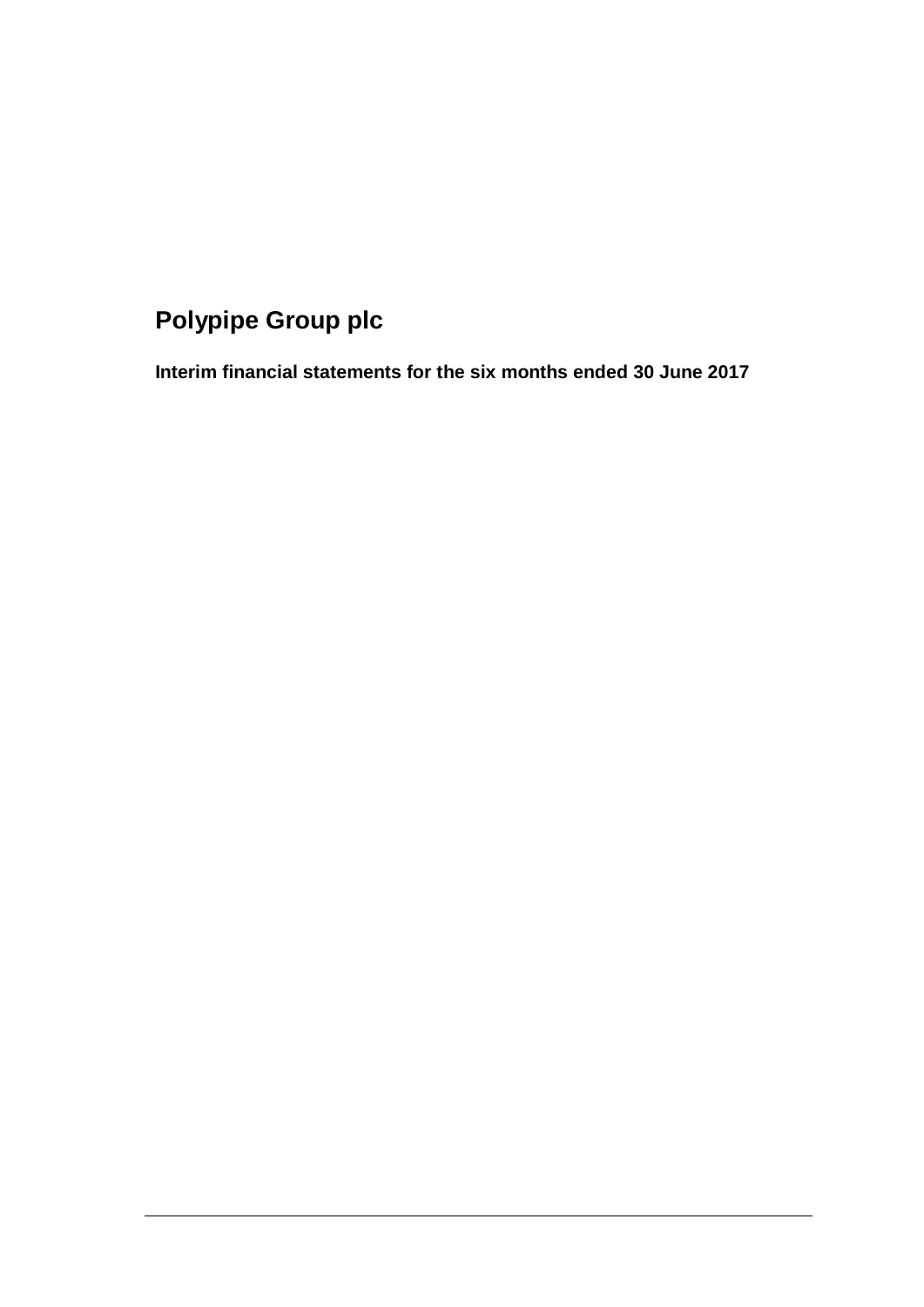# **Polypipe Group plc Interim results for the six months ended 30 June 2017**

# *Continued strong performance*

Polypipe Group plc ("Polypipe", the "Company" or the "Group"), a leading manufacturer of plastic piping and ventilation systems for the residential, commercial, civils and infrastructure sectors, today announces its unaudited interim results for the six months ended 30 June 2017.

## **Financial Results**

|                                                      | H1               | H1                | Change     |
|------------------------------------------------------|------------------|-------------------|------------|
|                                                      | 2017             | 2016              |            |
| Revenue                                              | £242.0m          | £223.3m           | 8.4%       |
| Underlying operating profit <sup>1</sup>             | £38.9m           | £37.7m            | 3.1%       |
| Underlying operating margin <sup>1</sup>             | 16.1%            | 16.9%             |            |
| Underlying profit before tax <sup>1</sup>            | £35.5m           | £33.7m            | 5.3%       |
| Operating profit                                     | £34.9m           | £33.9m            | 2.8%       |
| Profit before tax                                    | £31.5m           | £29.9m            | 5.3%       |
| Earnings per share (diluted)                         | 12.5p            | 12.0 <sub>p</sub> | 4.2%       |
| Underlying earnings per share (diluted) <sup>1</sup> | 14.3p            | 13.5p             | 5.9%       |
| Cash generated from operations                       | £21.1m           | £30.5m            | $(30.8)\%$ |
| Dividend per share                                   | 3.6 <sub>p</sub> | 3.1 <sub>p</sub>  | 16.1%      |

### **Financial Highlights**

- Performance in line with management expectations
- Revenue 8.4% higher at £242.0m, or 6.9% on a like for like basis<sup>2</sup>
- UK revenue 6.8% ahead
- Underlying operating profit 3.1% higher at £38.9m
- Underlying diluted earnings per share 5.9% higher at 14.3 pence per share
- Net debt of 2.0 times LTM EBITDA<sup>3</sup> compared to 2.3 times in the prior year, and on track to meet management expectations for the year
- Interim dividend increased 16.1% to 3.6 pence per share

### **Operational Highlights**

- Market outperformance in both UK segments, demonstrating continued success of strategic growth initiatives of legacy material substitution, carbon efficiency and water management.
- UK Residential Systems segment particularly strong with 9.2% growth driven predominantly by new house build.
- Pricing actions to recover H2 2016 input cost inflation progressively implemented through first half and successfully completed.
- Decisive action taken at our Middle East manufacturing plant (<1% Group revenue) to temporarily cease manufacturing and reduce costs in response to recent trade embargo between UAE and Qatar.

## **Outlook**

- Market fundamentals continue to be robust, but we remain alert to potential impact from uncertainties arising from the recent UK election and Brexit negotiations.
- Following a slow start to the year, the UK Roads programme is expected to accelerate in H2, underpinning demand in our UK Commercial and Infrastructure Systems segment.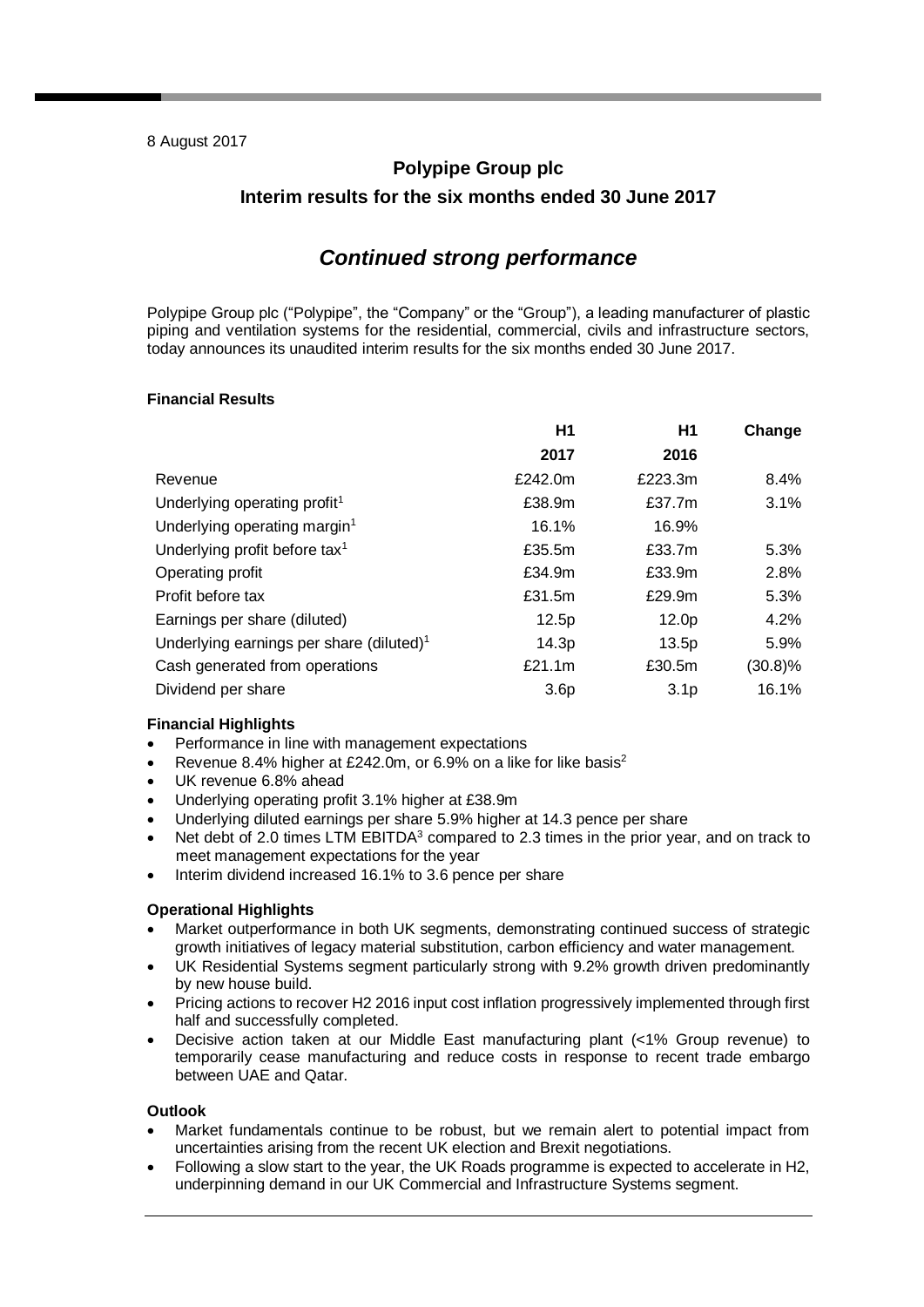- With different sectors of the UK construction market performing at different rates the Group benefits from its strategic balance of activity with no over reliance on any one sector.
- Middle East situation unlikely to be resolved in the short term.
- Conditions in the French market continue to improve.
- Well placed to continue to deliver results in line with management expectations for the year ending 31 December 2017.

### **David Hall, Chief Executive Officer said:**

*"The Group has delivered another record performance, building on the strong momentum from last year and demonstrating that our strategic focus on structural growth opportunities is delivering results.* 

*Although underlying fundamentals remain positive, the Group has experienced varying conditions in its different markets and has also faced some challenges in the first half of the year. I am encouraged by the way the business has risen to these challenges which is further evidence of the depth and strength of management across the Group. As a result of our growth initiatives, balanced exposure to our markets and overall performance, the Board is confident that the Group will continue to make progress in line with management expectations for the year."*

<sup>1</sup> Underlying profit and earnings measures exclude certain non-underlying items which are provided in Note 4, and where relevant, the tax effect of these items. The Directors consider that these measures provide a better and more consistent indication of the Group's underlying financial performance and more meaningful comparison with prior and future periods to assess trends in our financial performance.

<sup>2</sup> Like for like (LFL) measures are at constant currency translation. The structure of the Group is the same in both periods so no adjustment is necessary for acquisitions or disposals.

<sup>3</sup> LTM EBITDA is defined as underlying operating profit before depreciation for the twelve months preceding the balance sheet date.

#### **For further information please contact:**

### **Polypipe**

+44 (0) 1709 770 000

David Hall, Chief Executive Officer Martin Payne, Chief Financial Officer

**Brunswick**

+44 (0) 20 7404 5959

Tim Danaher Simon Maine

A copy of this report will be available on our websit[e www.polypipe.com](http://www.polypipe.com/) today from 0700hrs (BST).

An analyst and investor presentation will be held today at Brunswick's offices, 16 Lincolns Inn Fields, London, WC2A 3ED at 1000 hrs (BST) with registration from 0930hrs.

For those unable to attend, a live conference call will be available at 1000 hrs (BST).

| Dial-In number | +44 (0) 1452 555 566 |
|----------------|----------------------|
| Conference ID  | 64328914             |

The presentation can be viewed [at this link.](https://webconnect.webex.com/webconnect/onstage/g.php?MTID=e6a376b8590d8d939f50f76651bd8c4d1%20%20)

### *Notes to Editors:*

Polypipe is the largest manufacturer in the UK, and among the ten largest manufacturers in Europe, of plastic piping systems for the residential, commercial, civils and infrastructure sectors by revenue. It is also a leading designer and manufacturer of energy efficient ventilation systems in the UK.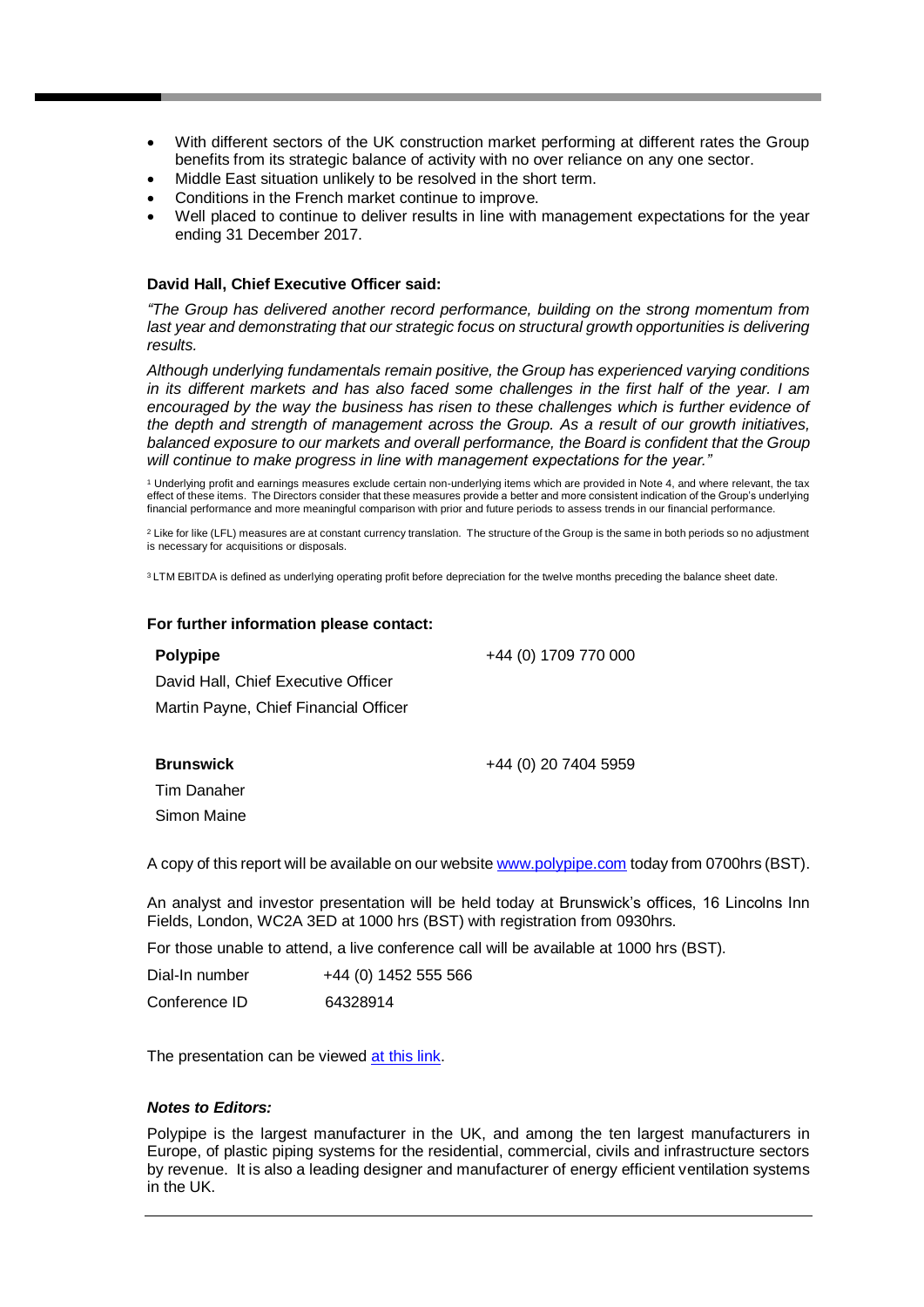The Group operates from 20 facilities in total, and with over 20,000 product lines, manufactures the UK's widest range of plastic piping systems for heating, plumbing, drainage and ventilation. The Group primarily targets the UK, French and Irish building and construction markets with a presence in Italy and the Middle East and sales to specific niches in the rest of the world.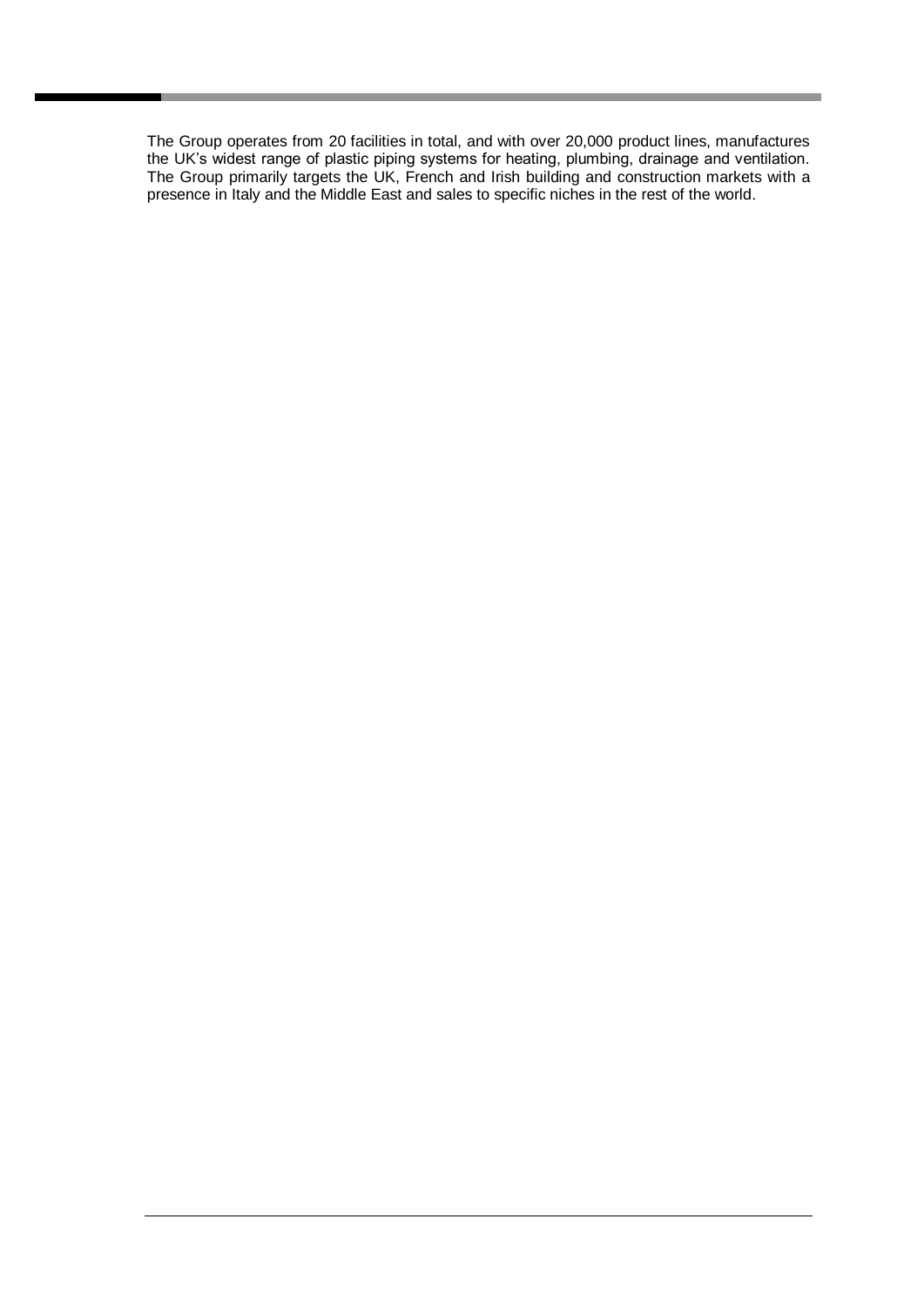## **Group Results**

Group revenue for the six months ended 30 June 2017 was 8.4% higher than the prior year at £242.0m (2016: £223.3m). On a constant currency basis, revenue was 6.9% higher than the prior year. The Group structure has remained the same in both periods so this represents organic growth with no adjustments required for acquisitions or disposals. This strong performance is a result of our continued focus on strategic growth initiatives such as legacy material substitution, legislative tailwinds in water management and carbon efficiency, and development of selected export markets.

Underlying operating profit was 3.1% higher than the prior year at £38.9m (2016: £37.7m). This represents an operating margin of 16.1% (2016: 16.9%), and reflects the expected time lag in progressive implementation of selling price increases to recover input cost inflation in the period.

Finance costs of £3.4m (2016: £4.0m) were lower than the prior year due to reduced levels of net debt together with improved margins through reduced leverage.

Non-underlying operating costs of £4.0m (2016: £3.8m) were incurred and relate to amortisation of intangible assets of £2.8m arising from the Nuaire acquisition, costs associated with the temporary cessation of production in our factory in the Middle East of £0.9m, and the consolidation of our ventilation businesses onto the Nuaire site of £0.3m.

The total tax charge for the period was £6.4m (2016: £5.9m). The underlying tax charge of £6.9m (2016: £6.6m) represents an effective underlying tax rate of 19.4% (2016: 19.6%).

Underlying profit after tax was 5.5% higher at £28.6m (2016: £27.1m), with underlying diluted earnings per share 5.9% higher at 14.3 pence (2016: 13.5 pence).

Including non-underlying items, profit after tax was 4.5% higher at £25.1m (2016: £24.0m) with diluted earnings per share also 4.2% higher at 12.5 pence (2016: 12.0 pence).

| Revenue                                                 | H1<br>2017 | H1<br>2016 | Change | <b>LFL</b><br>Change* |
|---------------------------------------------------------|------------|------------|--------|-----------------------|
|                                                         | £m         | £m         | $\%$   | %                     |
|                                                         |            |            |        |                       |
| <b>Residential Systems</b>                              | 115.0      | 105.4      | 9.2    | 9.2                   |
| Commercial and Infrastructure Systems - UK              | 97.7       | 92.7       | 5.4    | 5.4                   |
| Inter-segment sales                                     | (7.0)      | (5.5)      |        |                       |
| <b>UK operations</b>                                    | 205.7      | 192.6      | 6.8    | 6.8                   |
| Commercial and Infrastructure Systems - Mainland Europe | 37.4       | 31.5       | 18.9   | 8.6                   |
| Inter-segment sales                                     | (1.1)      | (0.8)      |        |                       |
|                                                         |            |            |        |                       |
| <b>Group revenue</b>                                    | 242.0      | 223.3      | 8.4    | 6.9                   |
|                                                         |            |            |        |                       |
| Underlying operating profit                             | H1<br>2017 | H1<br>2016 | Change |                       |
|                                                         | £m         | £m         | %      |                       |
|                                                         |            |            |        |                       |
| <b>Residential Systems</b>                              | 22.9       | 21.5       | 6.5    |                       |
| Commercial and Infrastructure Systems - UK              | 14.5       | 15.2       | (3.9)  |                       |
| UK operations                                           | 37.4       | 36.7       | 2.2    |                       |
| Commercial and Infrastructure Systems - Mainland Europe | 1.5        | 1.0        | 32.4   |                       |
|                                                         |            |            |        |                       |
| Group underlying operating profit                       | 38.9       | 37.7       | 3.1    |                       |

# **Business Review**

\* Like for like (LFL) measures are at constant currency translation. The structure of the Group is the same in both periods so no adjustment is necessary for acquisitions or disposals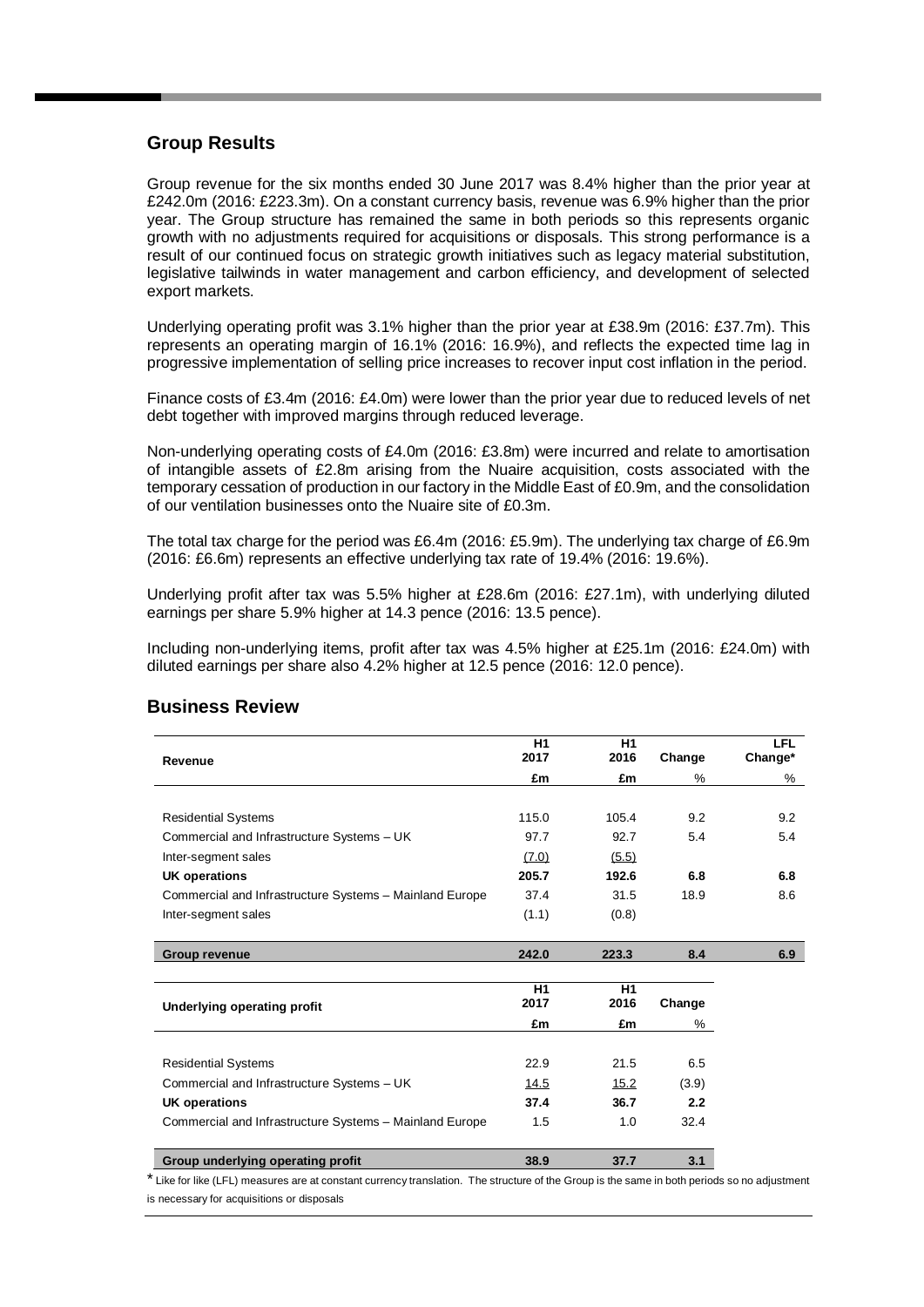# **Operational Review**

The Group continued to focus on its core strategic growth initiatives in the period, in legacy material substitution, water management and carbon efficiency legislation, and development of selected export markets. We continue to make excellent progress in these areas, with revenue 8.4% higher than the prior year. The UK operations continued to outpace the market maintaining strong organic growth of 6.8%, with the UK Residential Systems segment showing the strongest growth in the period. Although selling price increases represent approximately 3% of the first half revenue growth, as noted in our 2016 Annual Report and Accounts, the earlier part of the year was impacted by the effect of the merchant order pull forward into December 2016, meaning underlying volume growth was broadly in line with revenue.

The Group has successfully implemented selling price increases and cost reduction measures progressively through the period to recover material cost and other inflation arising primarily from the effect of Sterling devaluation post the EU Referendum in June 2016. These measures leave the Group in a good position as we enter the second half of the year, and as anticipated the progressive nature of these actions through the first half has resulted in a return on sales of 16.1%, marginally lower than the same period last year.

A project to consolidate our Doncaster based ventilation business into our Nuaire business in Caerphilly, South Wales has been completed in the period. This will generate cost savings and service efficiencies which help drive improvements in the combined business. Exceptional costs of £0.3m relating to this project have been recorded in the results for the period.

Towards the end of the period, it became clear that the trade embargo between many of the Gulf states and Qatar would severely impact revenue in our manufacturing unit in Dubai. Approximately 60% of pipeline projects emanate from Qatar and the business had just started to deliver to two significant infrastructure projects for Doha, which would have absorbed the bulk of our local manufacturing capacity. With no imminent solution in sight to this issue, and in recognition of the more general project financing issues in the wider Gulf in recent months meaning order cycles are becoming extended, the decision was taken to temporarily cease manufacturing in Dubai. Stock is available to service short term orders from non-Qatari customers, and manufacturing can be resumed at relatively short notice. However, a significant proportion of the manufacturing workforce has been made redundant, leaving only key operational management in place. Exceptional costs of £0.9m relating to this decision have been recorded in the results for the period, covering redundancy costs and stock provisions.

### *Residential Systems*

Residential Systems segment revenue was 9.2% higher at £115.0m (2016: £105.4m), all of which was derived from the UK and Irish markets, and excluding inter segment revenue represented 47% of Group revenue for the six months ended 30 June 2017 (2016: 46%). The effect of selling price increases in the period largely offsets the effect of the merchant order pull forward into December 2016 noted in our 2016 Annual Report and Accounts, and so this growth is largely volume driven.

Demand has remained robust from the national house builders throughout the first half, with particularly strong demand for our underground products as they continue to open new sites. As the house builders move through different build phases on site, demand is beginning to pick up in our above ground product ranges. We continue to see the UK RM&I (repairs maintenance and improvement) market as static, with housing transactions remaining muted and consumer confidence impacted by post-election uncertainty and negative real wage growth.

This continued growth in volumes enabled Residential Systems to deliver an underlying operating profit of £22.9m in the first half, up 6.5% over the same period last year and representing a return on sales of 19.9% (2016: 20.4%). The progressive implementation of selling price increases and cost reduction measures to mitigate post EU Referendum material cost and other inflation resulted in margins being marginally lower than prior year.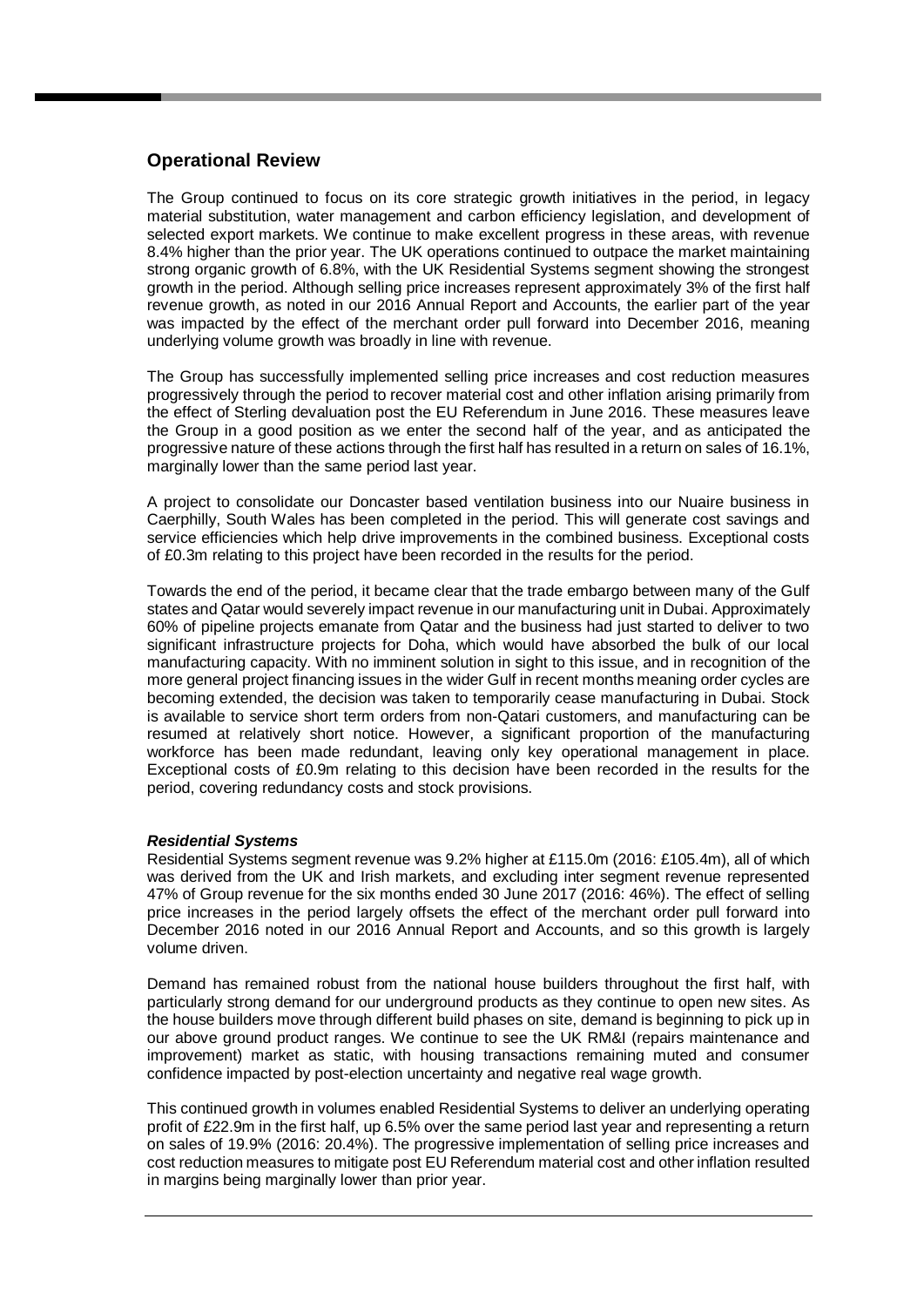### *Commercial and Infrastructure Systems – UK*

Commercial and Infrastructure Systems UK segment revenue was 5.4% higher at £97.7m (2016: £92.7m), and excluding inter segment revenue represented 38% of overall Group revenue for the six months ended 30 June 2017 (2016: 40%). This segment includes our export business as well as the results of our manufacturing operation in the Middle East.

Water management and flood prevention legislation continued to drive demand for our Polystorm attenuation cells as residential driven infrastructure is installed. Furthermore, light commercial ventilation continues to perform well, driven by carbon efficiency legislation. Growth in the UK in the first half has been somewhat impacted by delays in roads projects such as the A14 upgrade, although there are encouraging signs that this project will commence in the second half. Export markets, and in particular Middle East markets, have remained tough. Project financing delays in the Middle East and distributor credit issues, combined with the ban on exporting from the UAE to Qatar have resulted in overall export revenue (including revenue from our Dubai manufacturing facility) being below the prior year. As previously noted, the decision has been taken to temporarily cease manufacturing in Dubai.

Underlying operating profit in the period at £14.5m (2016: £15.2m) was 3.9% lower than the prior year, and represents a return on sales of 14.9% (2016: 16.4%). Again, progressive implementation of selling price increases and cost reduction measures to mitigate post EU Referendum material cost and other inflation, combined with the lower revenues from our higher margin export business, meant that margins were lower than prior year.

### *Commercial and Infrastructure Systems - Europe*

Revenue in our Commercial and Infrastructure Systems – Europe segment at £37.4m (2016: £31.5m) represented 15% of overall Group revenue for the six months ended 30 June 2017 (2016: 14%). This represented growth of 18.9% against the prior year, and 8.6% on a constant currency basis. This segment relates predominantly to our French operations, although it also includes Effast, our Italian pressure pipe business.

There have been some encouraging signs of recovery in the French market, and this has helped drive demand, particularly in the utilities sector where potable water, irrigation and gas pipes have all shown reasonable growth. The market however remains very price competitive, with distributors continuing to compete heavily with each other. Underlying operating profits improved to £1.5m (2016: £1.0m) representing an improved margin of 3.9% (2016: 3.4%) with improved volumes driving this performance.

### **Board and Management Changes**

On 24th May 2017, the Group announced that David Hall, Chief Executive Officer, is to retire on 2<sup>nd</sup> October 2017, and is to be succeeded by Martin Payne, currently Chief Financial Officer. It further announced that Glen Sabin, currently Managing Director Polypipe Plumbing and Heating Division, would be appointed to the Board as Chief Operating Officer, also on 2<sup>nd</sup> October 2017. The handover process is progressing well, as is the process to find a new Chief Financial Officer. Further announcements will be made in due course.

### **Outlook**

Despite the uncertainty caused by EU exit negotiations and the recent UK election, the Group has performed well in the first half of the year, and is well placed to achieve management expectations for the year to 31 December 2017.

The market outlook for the second half remains mixed with new house building continuing to perform well, and with some of the road projects beginning to gather pace, the infrastructure market looks as if it will perform better in the second half. We believe that UK RMI has been static and will continue to be challenging given potential consumer confidence headwinds such as negative real wage growth and continued low levels of housing transactions. Neither the wider Middle East project financing issues nor the more specific Qatar situation show any signs of being resolved in the short term, but exports into other markets are being explored to mitigate the impact on our overall export business, which is not material to the Group.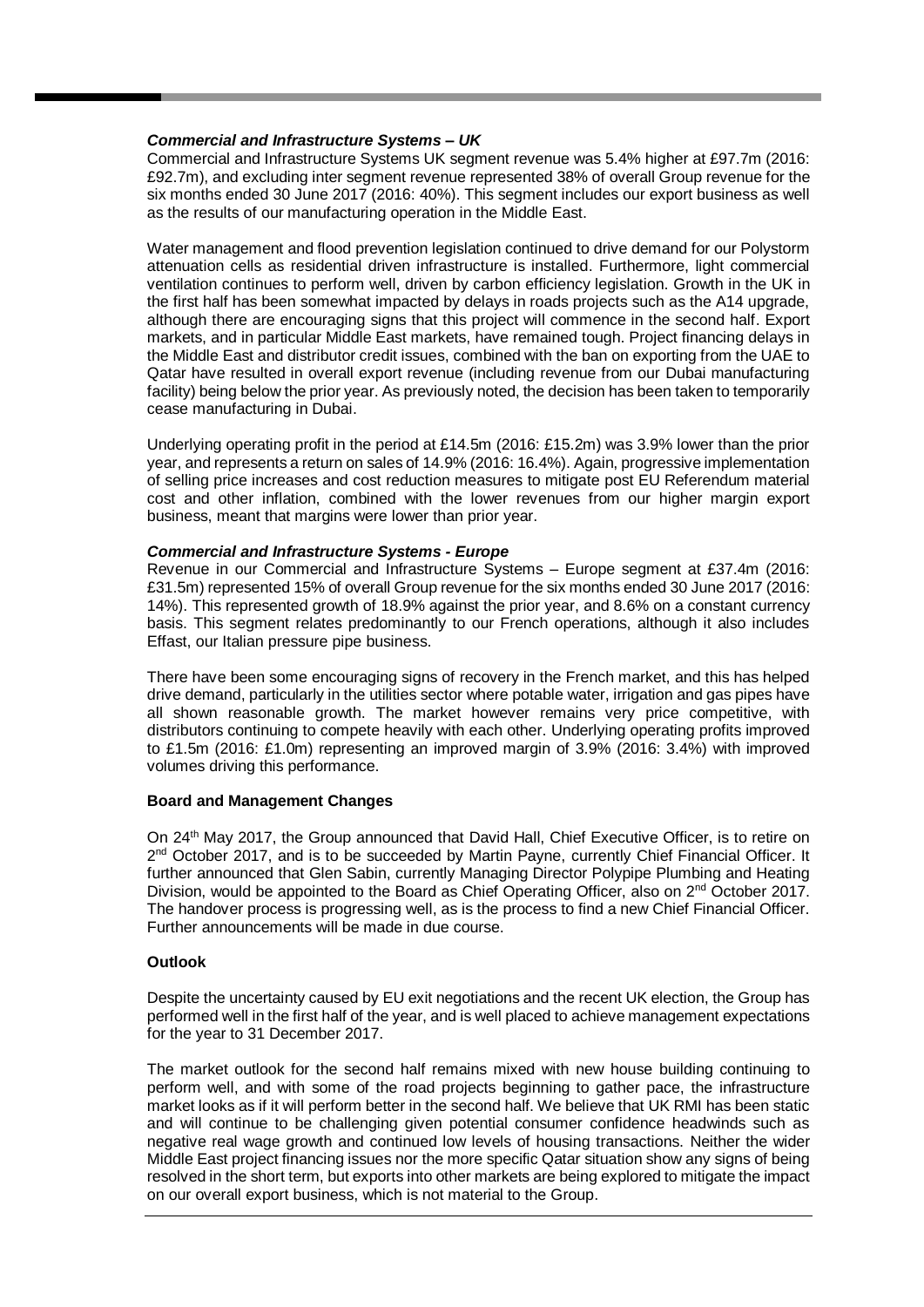Despite the uncertainties in some sectors of the market, other parts are expected to continue to perform well. With the long term strategic growth drivers of legacy material substitution, legislative tailwinds in water management and carbon efficiency, and development of selected export markets still strong, and a balanced exposure to the different sectors within the UK construction market, the group is confident of making further progress.

## **Financial Review**

### *Finance Costs*

Net underlying finance costs for the six-month period ended 30 June 2017 of £3.4m were £0.6m lower than the prior year primarily due to lower net debt as well as reduced interest rate margins resulting from reduced leverage. Interest is payable on the Group's revolving credit facility at LIBOR plus an interest rate margin ranging from 1.25% to 2.75% depending on leverage. The interest rate margin at 30 June 2017 was 1.75%.

In order to reduce exposure to future increases in interest rates the Group has entered into interest rate swaps at fixed rates ranging between 1.735% and 2.21% (excluding margin) with notional amounts hedged ranging from £72.2m to £91.7m over the period of the interest rate swaps. Details of these swaps are set out in Note 10 to these condensed set of consolidated financial statements.

The unrealised mark to market adjustment on these forward interest rate swaps at 30 June 2017 was £3.3m adverse (31 December 2016: £4.2m adverse). The movement of £0.9m favourable in the period is included in the Group Statement of Comprehensive Income.

### *Taxation*

The Group's tax charge for the six months ended 30 June 2017 was £6.4m (2016: £5.9m). The underlying tax rate (underlying tax: underlying profit before tax) has been provided at the estimated full year rate of 19.4% (2016 full year: 19.6%). The UK standard tax rate reduced from 20% to 19% on 1 April 2017, and therefore on a simple time apportioned basis the UK standard tax rate for the calendar year 2017 will be 19.25%, broadly in line with the Group's underlying rate. The impact of our mainland European operations on the Group's effective tax rate is not material.

### *Cash Flow and Net Debt*

Cash generated from operations during the period amounted to £21.1m (2016: £30.5m). This result includes a working capital outflow of £26.1m (2016: £15.5m). A significant first half working capital outflow is a standard feature of the Group's annual working capital cycle and arises primarily as a result of the timing of rebate settlements. The working capital outflow for the current period is larger than the same period last year for two reasons. Firstly, creditor outflows are £8.4m worse than prior year and relate to differences in the timing of purchases in the lead up to the half year, driven by merchant order pull forward in both periods. Secondly, stock levels have increased by £6.0m in the period compared to £2.4m in the prior year, which reflects stock getting back to normal levels following strong pre price increase demand in December 2016. Whilst the creditor issue is one of timing only, the stock increase is likely to be permanent whilst demand stays at current levels.

Capital expenditure of £11.3m (2016: £8.4m) is £3.2m higher than depreciation and in line with management expectations of £25.0m for the year. The large diameter continuous corrugator project at our Horncastle site (which accounts for £2.2m in the period) continues to make good progress and is planned to be operational in the first half of 2018.

Net debt (including unamortised debt issue costs) at 30 June 2017 was £178.0m and is after the final dividend of £13.9m (2016: £11.0m) and the working capital outflow and capital expenditure noted above. Leverage at 2.0 times LTM EBITDA compares to 2.3 times proforma LTM EBITDA at 30 June 2016 and 1.9 times LTM EBITDA at 31 December 2016. The Group's working capital cycle means cash generation is significantly stronger in the second half of the year such that leverage will reduce in line with management expectations for the year.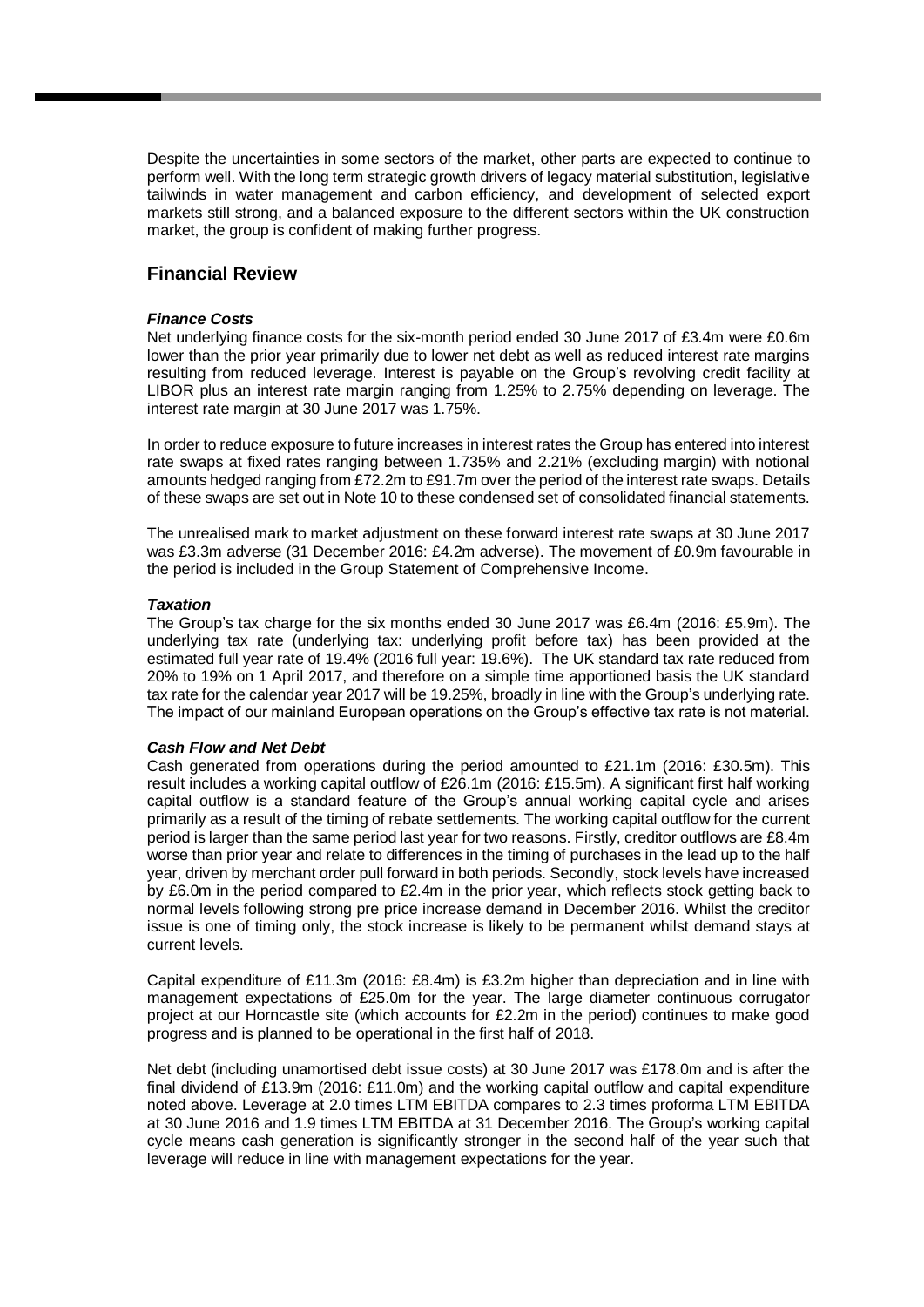### *Dividend*

The Board has declared an interim dividend of 3.6 pence per share, a 16.1% increase on the 2016 interim dividend. This dividend will be paid on 22 September 2017 to shareholders on the register at the close of business on 25 August 2017.

Our dividend policy is to pay a minimum of 40% of the Group's annual underlying profit after tax. The Directors intend that the Group will pay the total annual dividend in two tranches, an interim dividend and a final dividend, to be announced at the time of announcement of the interim and preliminary results respectively in the approximate proportions of one-third and two-thirds, respectively.

### **Going Concern**

The Group continues to meet its day-to-day working capital and other funding requirements through a combination of long term funding and cash deposits. The Group's bank financing facilities consists of a £300.0m revolving credit facility of which £92.0m was undrawn at 30 June 2017. Cash balances of a further £29.0m as at 30 June 2017 gives total facility headroom of £121.0m.

After making enquiries, the Directors have a reasonable expectation that the Group has adequate resources to continue its operational existence for the foreseeable future and for a period of at least twelve months from the date of this report. Accordingly, the Board continues to adopt and consider appropriate the going concern basis in preparing these condensed set of consolidated financial statements.

### **Principal Risks and Uncertainties**

The Board continually assesses and monitors the key risks of the business and Polypipe has developed a risk management framework to identify, report, and manage its principal risks and uncertainties. The principal risks and uncertainties that could have a material impact on the Group's performance and prospects, and the mitigating activities which are aimed at reducing the impact or likelihood of a major risk materialising, have not changed from those which are set out in detail in the principal risks and uncertainties section of our 2016 Annual Report and Accounts. The Directors believe that, whilst not specifically noted, the potential impact of the EU Referendum result is covered within these principal risks and uncertainties.

These principal risks and uncertainties cover raw material prices; business disruption; reliance on key customers; recruitment and retention of key personnel; economic conditions; Government action and policies; Government regulations and standards relating to the manufacture and use of building materials; product liability; information systems; acquisitions and financial risk management (foreign currency exchange risk, credit risk, liquidity risk and interest rate risk).

A copy of the 2016 Annual Report and Accounts is available on the Company's website [www.polypipe.com.](http://www.polypipe.com/)

### **Forward-Looking Statements**

This report contains various forward-looking statements that reflect management's current views with respect to future events and financial and operational performance. These forward-looking statements involve known and unknown risks, uncertainties, assumptions, estimates and other factors, which may be beyond the Group's control and which may cause actual results or performance to differ materially from those expressed or implied from such forward-looking statements. All statements (including forward-looking statements) contained herein are made and reflect knowledge and information available as of the date of preparation of this report and the Group disclaims any obligation to update any forward-looking statements, whether as a result of new information, future events or results or otherwise. There can be no assurance that forwardlooking statements will prove to be accurate, as actual results and future events could differ materially from those anticipated in such statements. Accordingly, readers should not place undue reliance on forward-looking statements due to the inherent uncertainty therein. Nothing in this report should be construed as a profit forecast.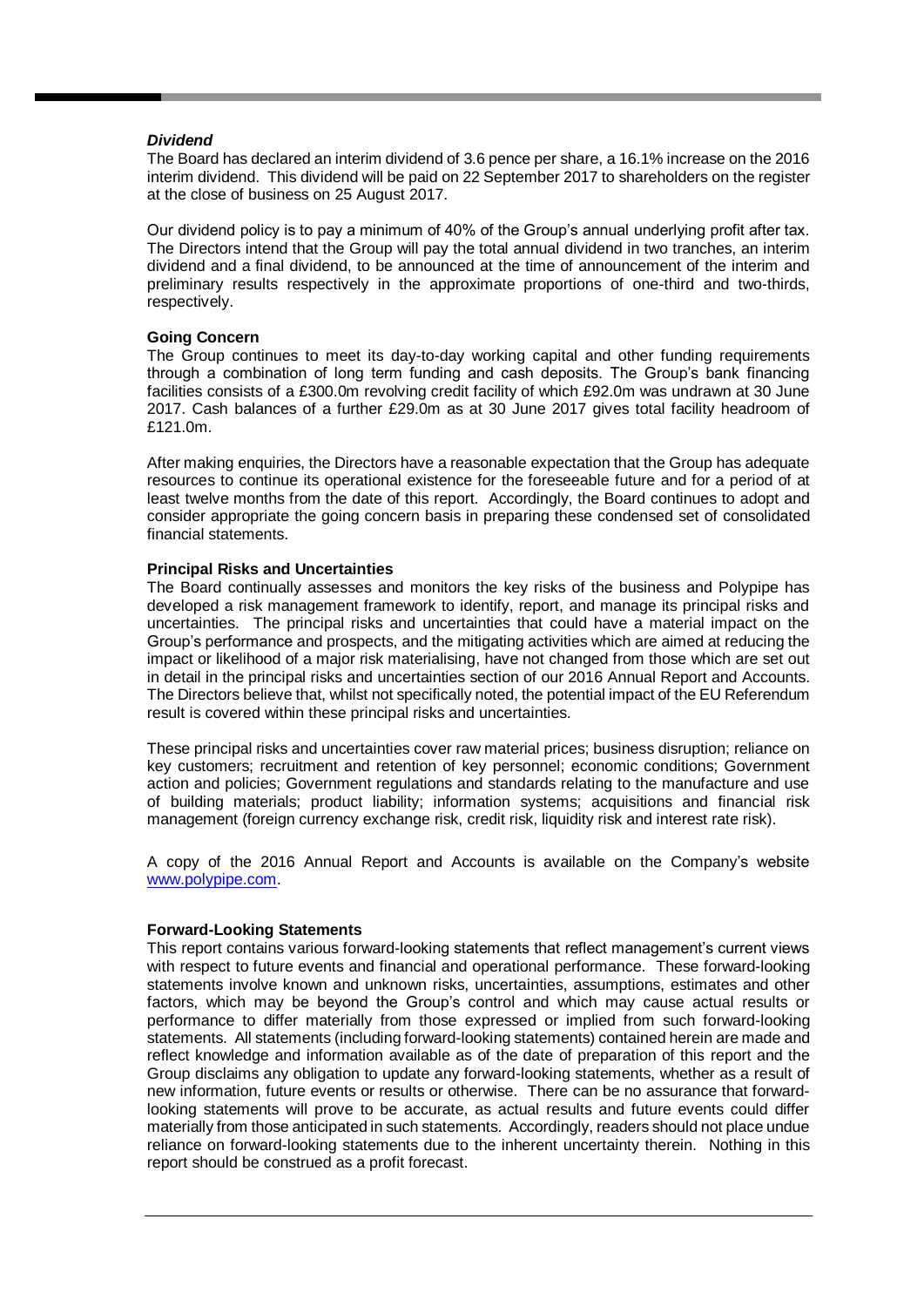### **Directors' Responsibility Statement**

We confirm that to the best of our knowledge:

- The condensed set of consolidated financial statements has been prepared in accordance with International Accounting Standard (IAS) 34, Interim Financial Reporting, as adopted by the European Union; and
- The Interim Management Report includes a fair review of the information required by:
	- (a) DTR 4.2.7R of the Disclosure Guidance and Transparency Rules, being an indication of important events that have occurred during the first six months of the financial year and their impact on the condensed set of consolidated financial statements; and a description of the principal risks and uncertainties for the remaining six months of the financial year; and
	- (b) DTR 4.2.8R of the Disclosure Guidance and Transparency Rules, being related party transactions that have taken place in the first six months of the current financial year and that have materially affected the financial position or performance of the entity during that period; and any changes in the related party transactions described in the last Annual Report and Accounts that could do so.

This report was approved by the Board of Directors on 8 August 2017 and is available on the Company's website [www.polypipe.com.](http://www.polypipe.com/)

The Directors of the Company are:

| Ron Marsh     | Chairman                                               |
|---------------|--------------------------------------------------------|
| David Hall    | <b>Chief Executive Officer</b>                         |
| Martin Payne  | <b>Chief Financial Officer</b>                         |
| Paul Dean     | Non-executive Director and Senior Independent Director |
| Mark Hammond  | Non-executive Director                                 |
| Moni Mannings | Non-executive Director                                 |

By order of the Board:

**D G Hall M K Payne Chief Executive Officer Chief Financial Officer**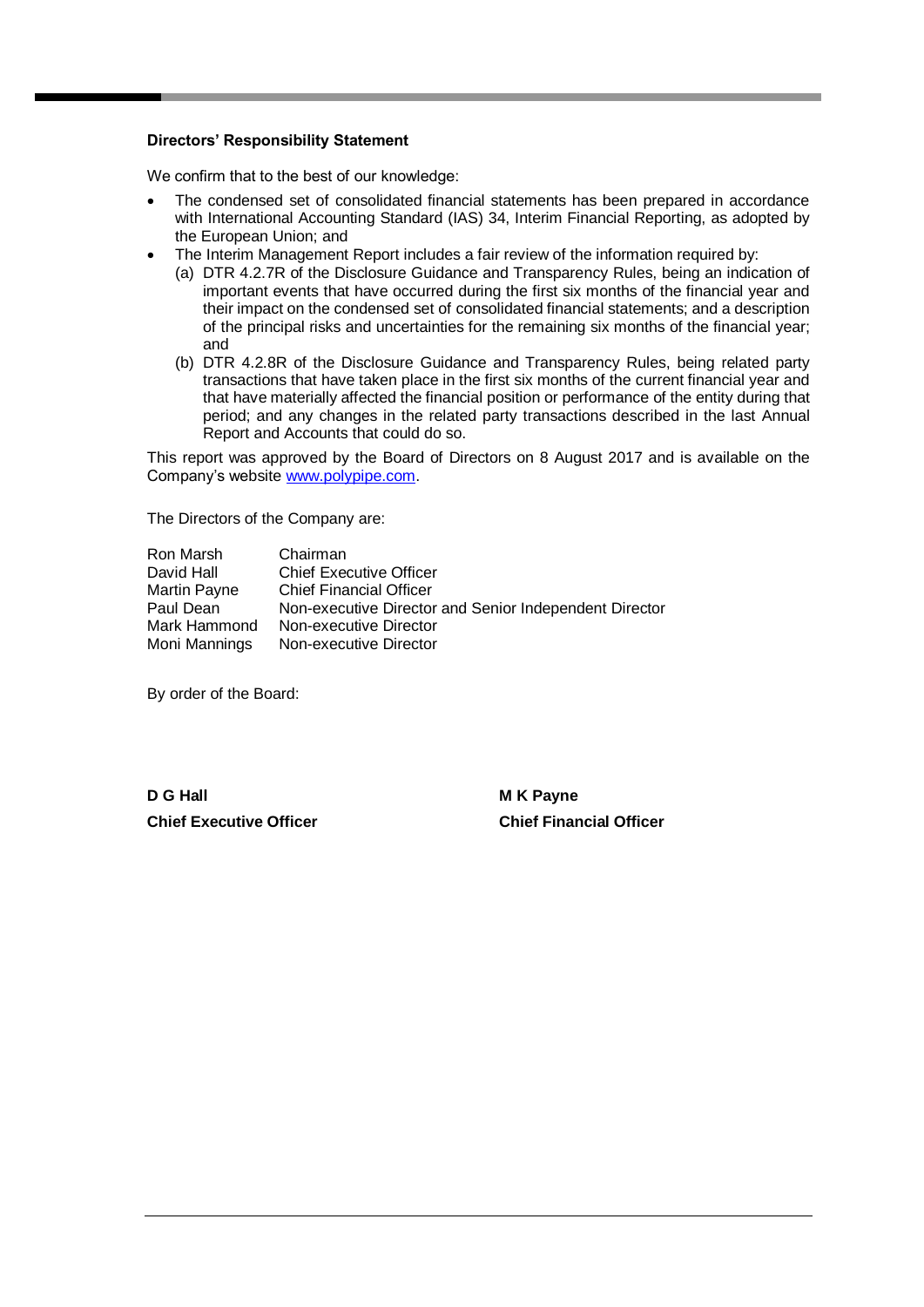# **INTERIM GROUP INCOME STATEMENT**

**for the six months ended 30 June 2017 (unaudited)**

|                                                                              | <b>Notes</b> | Six months ended 30 June 2017 |                              |                    | Six months ended 30 June 2016 |                   |             |
|------------------------------------------------------------------------------|--------------|-------------------------------|------------------------------|--------------------|-------------------------------|-------------------|-------------|
|                                                                              |              |                               | Non-                         |                    |                               | Non-              |             |
|                                                                              |              | £m                            | Underlying Underlying*<br>£m | <b>Total</b><br>£m | Underlying<br>£m              | Underlying*<br>£m | Total<br>£m |
| <b>Revenue</b>                                                               | 3            | 242.0                         |                              | 242.0              | 223.3                         |                   | 223.3       |
| Cost of sales                                                                |              | (144.1)                       | (1.2)                        | (145.3)            | (129.8)                       | $\blacksquare$    | (129.8)     |
| <b>Gross profit</b>                                                          |              | 97.9                          | (1.2)                        | 96.7               | 93.5                          |                   | 93.5        |
| Selling and distribution costs                                               |              | (37.9)                        |                              | (37.9)             | (34.3)                        |                   | (34.3)      |
| Administration expenses                                                      |              | (21.1)                        |                              | (21.1)             | (21.5)                        |                   | (21.5)      |
| <b>Trading profit</b>                                                        |              | 38.9                          | (1.2)                        | 37.7               | 37.7                          |                   | 37.7        |
| Profit on disposal of property,<br>plant and equipment                       |              |                               |                              |                    |                               | 0.1               | 0.1         |
| Amortisation of intangible<br>assets                                         |              |                               | (2.8)                        | (2.8)              |                               | (3.9)             | (3.9)       |
| <b>Operating profit</b>                                                      | 3            | 38.9                          | (4.0)                        | 34.9               | 37.7                          | (3.8)             | 33.9        |
| Finance costs                                                                | 5            | (3.4)                         |                              | (3.4)              | (4.0)                         |                   | (4.0)       |
| <b>Profit before tax</b>                                                     |              | 35.5                          | (4.0)                        | 31.5               | 33.7                          | (3.8)             | 29.9        |
| Income tax                                                                   | $\bf 6$      | (6.9)                         | 0.5                          | (6.4)              | (6.6)                         | 0.7               | (5.9)       |
| Profit for the period<br>attributable to the owners of<br>the parent company |              | 28.6                          | (3.5)                        | 25.1               | 27.1                          | (3.1)             | 24.0        |
| Basic earnings per share                                                     |              |                               |                              |                    |                               |                   |             |
| (pence)                                                                      | 7            |                               |                              | 12.7               |                               |                   | 12.0        |
| Diluted earnings per share<br>(pence)                                        | 7            |                               |                              | 12.5               |                               |                   | 12.0        |
| Dividend per share (pence) -<br>interim                                      | 8            |                               |                              | 3.6                |                               |                   | 3.1         |

\* Non-underlying items are presented separately. Non-underlying items are detailed in Note 4 to the condensed set of consolidated financial statements.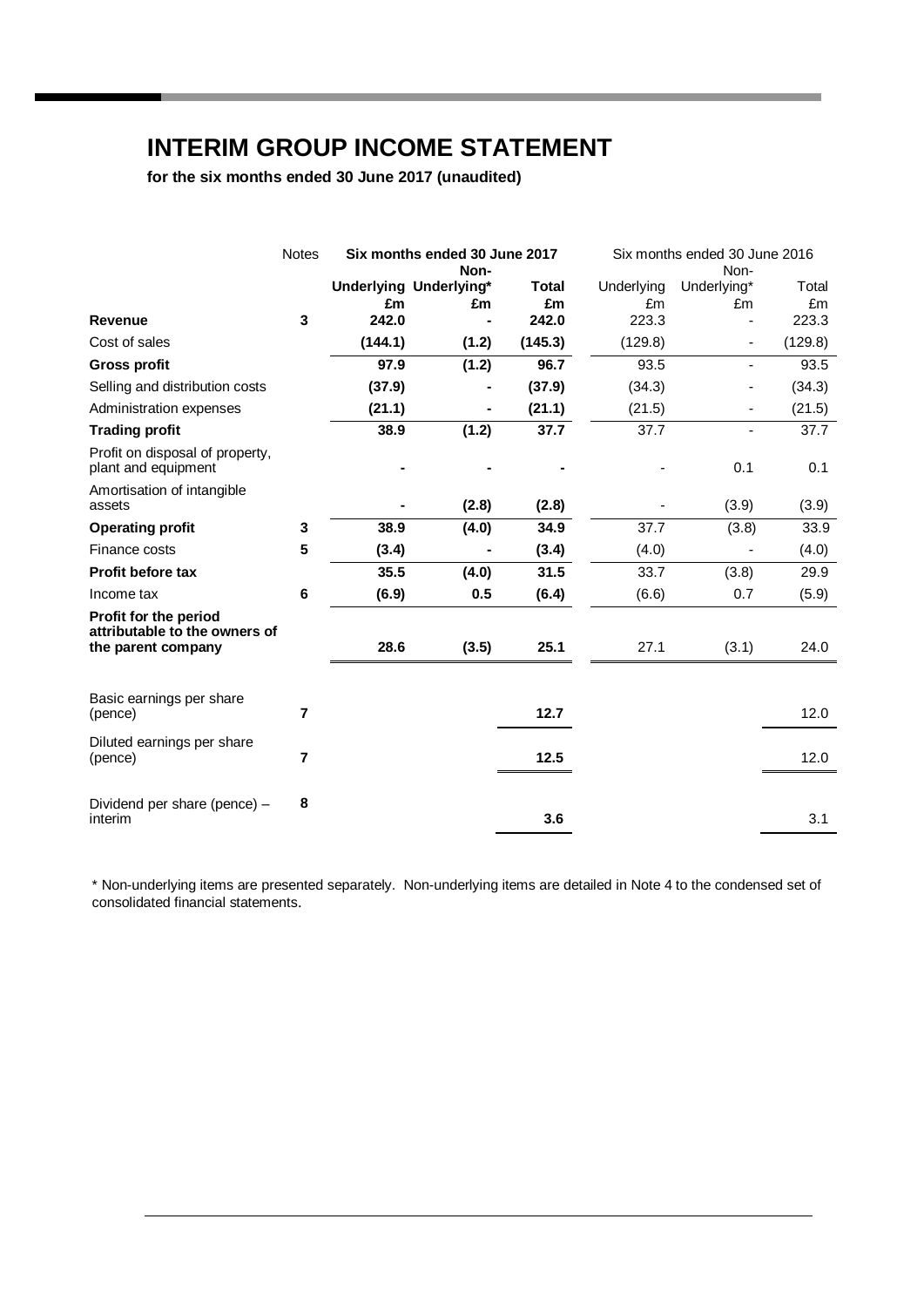# **INTERIM GROUP STATEMENT OF COMPREHENSIVE INCOME**

**for the six months ended 30 June 2017 (unaudited)**

|                                                                                               | Six months<br>ended 30 June<br>2017 | Six months<br>ended 30 June<br>2016 |
|-----------------------------------------------------------------------------------------------|-------------------------------------|-------------------------------------|
|                                                                                               | £m                                  | £m                                  |
| Profit for the period attributable to the owners of the parent<br>company                     | 25.1                                | 24.0                                |
| Other comprehensive income/(expense):                                                         |                                     |                                     |
| Items which will be reclassified subsequently to the income<br>statement:                     |                                     |                                     |
| Exchange differences on translation of foreign operations                                     | 0.3                                 | 1.9                                 |
| Effective portion of changes in fair value of interest rate swaps                             | 0.9                                 | (3.3)                               |
| Tax relating to items that will be reclassified to the income<br>statement                    | (0.1)                               | 0.6                                 |
| Other comprehensive income/(expense) for the period net<br>of tax                             | 1.1                                 | (0.8)                               |
| Total comprehensive income for the period attributable to<br>the owners of the parent company | 26.2                                | 23.2                                |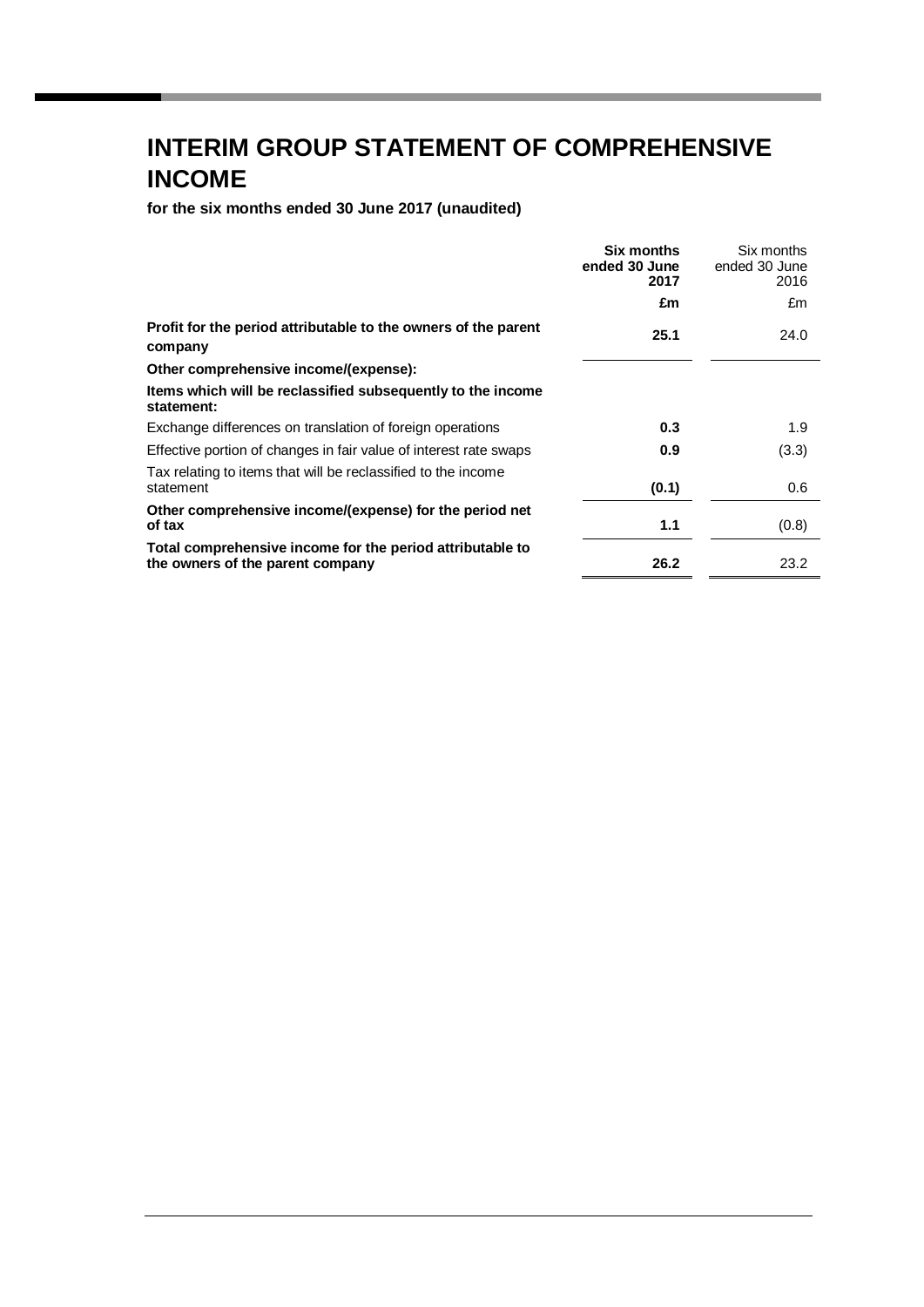# **INTERIM GROUP BALANCE SHEET**

**at 30 June 2017 (unaudited)**

|                                        | 30 June<br>2017 | 30 June<br>2016 | 31 December<br>2016 |
|----------------------------------------|-----------------|-----------------|---------------------|
|                                        | £m              | £m              | £m                  |
| <b>Non-current assets</b>              |                 |                 |                     |
| Property, plant and equipment          | 104.2           | 99.9            | 101.0               |
| Intangible assets                      | 368.8           | 374.6           | 371.6               |
| <b>Total non-current assets</b>        | 473.0           | 474.5           | 472.6               |
| <b>Current assets</b>                  |                 |                 |                     |
| Assets held for sale                   | 0.7             |                 | 0.7                 |
| Inventories                            | 58.3            | 51.0            | 52.2                |
| Trade and other receivables            | 59.2            | 51.9            | 40.1                |
| Cash and cash equivalents              | 29.0            | 30.3            | 26.5                |
| <b>Total current assets</b>            | 147.2           | 133.2           | 119.5               |
| <b>Total assets</b>                    | 620.2           | 607.7           | 592.1               |
| <b>Current liabilities</b>             |                 |                 |                     |
| Trade and other payables               | (93.1)          | (88.8)          | (91.8)              |
| Other financial liabilities            | (3.3)           | (6.1)           | (5.7)               |
| Income tax payable                     | (7.2)           | (7.0)           | (7.0)               |
| <b>Total current liabilities</b>       | (103.6)         | (101.9)         | (104.5)             |
| <b>Non-current liabilities</b>         |                 |                 |                     |
| Loans and borrowings                   | (207.0)         | (221.6)         | (190.8)             |
| Other liabilities                      | (2.1)           | (2.0)           | (2.1)               |
| Deferred income tax liabilities        | (6.9)           | (8.7)           | (7.3)               |
| <b>Total non-current liabilities</b>   | (216.0)         | (232.3)         | (200.2)             |
| <b>Total liabilities</b>               | (319.6)         | (334.2)         | (304.7)             |
| <b>Net assets</b>                      | 300.6           | 273.5           | 287.4               |
| <b>Capital and reserves</b>            |                 |                 |                     |
| Equity share capital                   | 0.2             | 0.2             | 0.2                 |
| Capital redemption reserve             | 1.1             | 1.1             | 1.1                 |
| Treasury shares                        | (4.6)           | (1.7)           | (4.6)               |
| Hedging reserve                        | (2.7)           | (4.4)           | (3.5)               |
| Foreign currency retranslation reserve | 0.7             | (0.6)           | 0.4                 |
| Retained earnings                      | 305.9           | 278.9           | 293.8               |
| <b>Total equity</b>                    | 300.6           | 273.5           | 287.4               |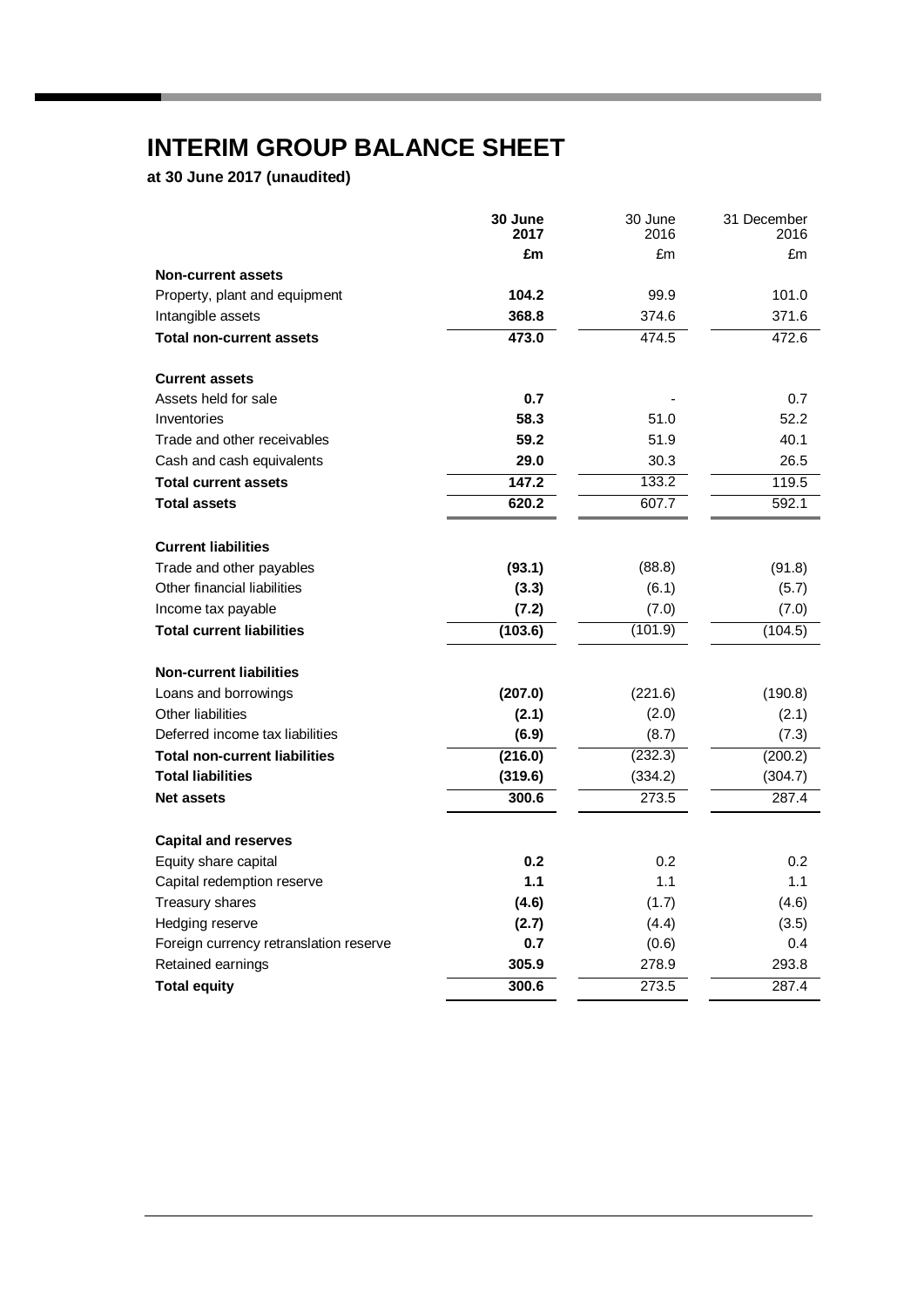# **INTERIM GROUP STATEMENT OF CHANGES IN EQUITY**

**for the six months ended 30 June 2017 (unaudited)**

|                                                     | <b>Equity</b><br>share<br>capital | Capital<br>redemption<br>reserve | <b>Treasurv</b><br>shares | Hedging<br>reserve | Foreign<br>currency<br>retranslation<br>reserve | <b>Retained</b><br>earnings | Total<br>equity |
|-----------------------------------------------------|-----------------------------------|----------------------------------|---------------------------|--------------------|-------------------------------------------------|-----------------------------|-----------------|
|                                                     | £m                                | £m                               | £m                        | £m                 | £m                                              | £m                          | £m              |
| Six months ended 30 June 2017                       |                                   |                                  |                           |                    |                                                 |                             |                 |
| <b>Opening balance</b>                              | 0.2                               | 1.1                              | (4.6)                     | (3.5)              | 0.4                                             | 293.8                       | 287.4           |
| Profit for the period                               | $\blacksquare$                    |                                  |                           |                    |                                                 | 25.1                        | 25.1            |
| Other comprehensive<br>income                       |                                   |                                  |                           | 0.8                | 0.3                                             |                             | 1.1             |
| <b>Total comprehensive</b><br>income for the period |                                   |                                  |                           | 0.8                | 0.3                                             | 25.1                        | 26.2            |
| Dividends paid                                      |                                   |                                  |                           |                    |                                                 | (13.9)                      | (13.9)          |
| Share-based payments                                |                                   |                                  |                           |                    |                                                 | 0.9                         | 0.9             |
| <b>Closing balance</b>                              | 0.2                               | 1.1                              | (4.6)                     | (2.7)              | 0.7                                             | 305.9                       | 300.6           |
| Six months ended 30 June 2016                       |                                   |                                  |                           |                    |                                                 |                             |                 |
| <b>Opening balance</b>                              | 0.2                               | 1.1                              | (1.7)                     | (1.7)              | (2.5)                                           | 265.6                       | 261.0           |
| Profit for the period                               | $\blacksquare$                    | ä,                               |                           |                    |                                                 | 24.0                        | 24.0            |
| Other comprehensive<br>(expense)/income             |                                   |                                  |                           | (2.7)              | 1.9                                             |                             | (0.8)           |
| <b>Total comprehensive</b><br>income for the period |                                   |                                  |                           | (2.7)              | 1.9                                             | 24.0                        | 23.2            |
| Dividends paid                                      |                                   |                                  |                           |                    |                                                 | (11.0)                      | (11.0)          |
| Share-based payments                                |                                   |                                  |                           |                    |                                                 | 0.3                         | 0.3             |
| <b>Closing balance</b>                              | 0.2                               | 1.1                              | (1.7)                     | (4.4)              | (0.6)                                           | 278.9                       | 273.5           |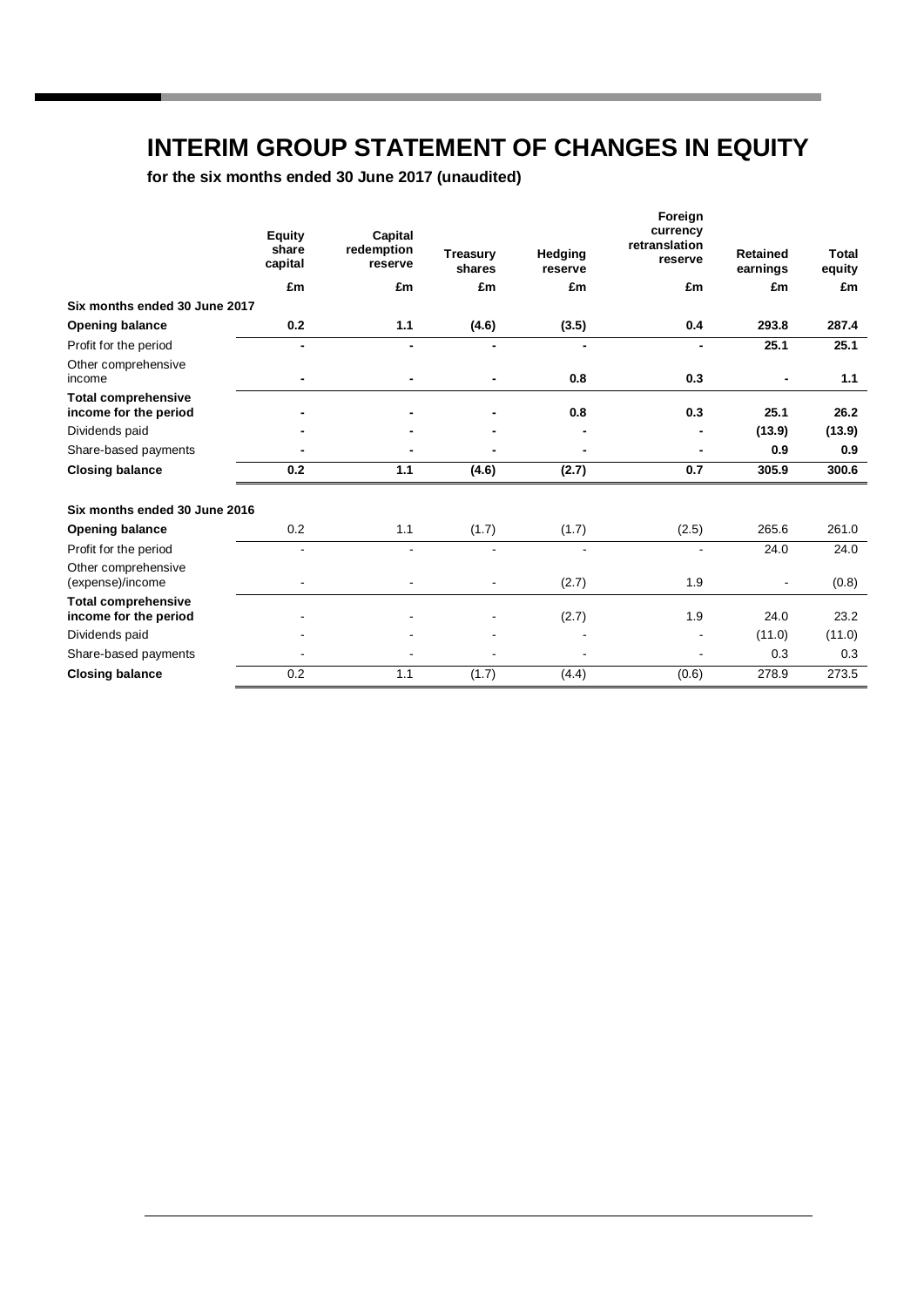# **INTERIM GROUP CASH FLOW STATEMENT**

**for the six months ended 30 June 2017 (unaudited)**

|                                                            | Six months<br>ended 30 June<br>2017 | Six months<br>ended 30 June<br>2016 | Year ended 31<br>December<br>2016 |
|------------------------------------------------------------|-------------------------------------|-------------------------------------|-----------------------------------|
|                                                            | £m                                  | £m                                  | £m                                |
| <b>Operating activities</b>                                |                                     |                                     |                                   |
| <b>Profit before tax</b>                                   | 31.5                                | 29.9                                | 54.4                              |
| Net finance costs                                          | 3.4                                 | 4.0                                 | 7.6                               |
| <b>Operating profit</b>                                    | 34.9                                | 33.9                                | 62.0                              |
| Non-cash items:                                            |                                     |                                     |                                   |
| Profit on disposal of property, plant and<br>equipment     | (0.1)                               | (0.1)                               | (0.3)                             |
| Non-underlying items:                                      |                                     |                                     |                                   |
| - amortisation of intangible assets                        | 2.8                                 | 3.9                                 | 6.8                               |
| - provision for restructuring costs                        | 1.2                                 |                                     |                                   |
| - settlement of restructuring costs                        | (0.3)                               |                                     |                                   |
| - impairment of freehold land and buildings                |                                     |                                     | 0.9                               |
| Depreciation                                               | 8.1                                 | 8.0                                 | 16.3                              |
| Share-based payments                                       | 0.6                                 | 0.3                                 | 1.0                               |
| Operating cash flows before movement in<br>working capital | 47.2                                | 46.0                                | 86.7                              |
| Movement in working capital:                               |                                     |                                     |                                   |
| Receivables                                                | (18.9)                              | (20.3)                              | (8.3)                             |
| Payables                                                   | (1.2)                               | 7.2                                 | 11.5                              |
| Inventories                                                | (6.0)                               | (2.4)                               | (3.4)                             |
| Cash generated from operations                             | $\overline{21.1}$                   | 30.5                                | 86.5                              |
| Income tax paid                                            | (6.4)                               | (4.3)                               | (10.1)                            |
| Net cash flows from operating activities                   | 14.7                                | 26.2                                | 76.4                              |
| <b>Investing activities</b>                                |                                     |                                     |                                   |
| Proceeds from disposal of property, plant and<br>equipment | 0.2                                 | 0.2                                 | 0.4                               |
| Purchase of property, plant and equipment                  | (11.3)                              | (8.4)                               | (19.1)                            |
| Net cash flows from investing activities                   | (11.1)                              | (8.2)                               | (18.7)                            |
| <b>Financing activities</b>                                |                                     |                                     |                                   |
| Drawdown of bank loan                                      | 16.0                                | 5.5                                 |                                   |
| Repayment of bank loan                                     |                                     |                                     | (25.5)                            |
| Interest paid                                              | (3.2)                               | (3.8)                               | (7.3)                             |
| Dividends paid                                             | (13.9)                              | (11.0)                              | (17.1)                            |
| Purchase of own shares                                     |                                     |                                     | (2.9)                             |
| Net cash flows from financing activities                   | (1.1)                               | (9.3)                               | (52.8)                            |
| Net change in cash and cash equivalents                    | 2.5                                 | 8.7                                 | 4.9                               |
| Cash and cash equivalents - opening balance                | 26.5                                | 21.6                                | 21.6                              |
| Cash and cash equivalents - closing balance                | 29.0                                | 30.3                                | 26.5                              |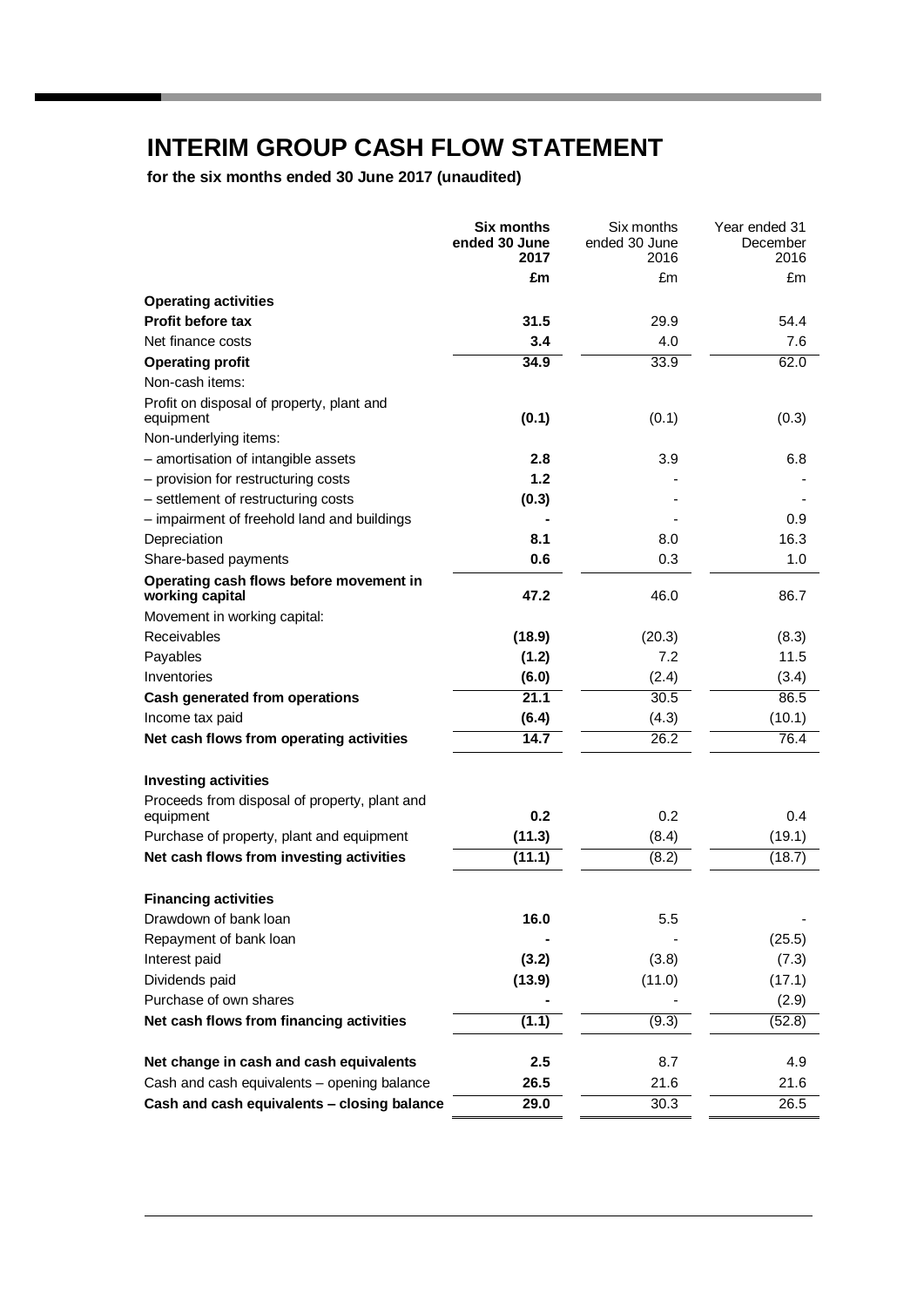**for the six months ended 30 June 2017**

### **1. Basis of preparation**

Polypipe Group plc is incorporated in the UK. The condensed set of consolidated financial statements have been prepared in accordance with the Disclosure Guidance and Transparency Rules of the Financial Conduct Authority and IAS 34, Interim Financial Reporting, as adopted by the European Union.

As required by the Disclosure Guidance and Transparency Rules of the Financial Conduct Authority, the condensed set of consolidated financial statements have been prepared applying the accounting policies and presentation that were applied in the preparation of the Company's published consolidated financial statements for the year ended 31 December 2016. These statements do not include all the information required for full annual consolidated financial statements and should be read in conjunction with the full Annual Report and Accounts for the year ended 31 December 2016.

The comparative figures for the financial year ended 31 December 2016, where reported, are not the Company's statutory accounts for that financial year. Those accounts have been reported on by the Company's auditors and delivered to the Registrar of Companies. The report of the auditors was (i) unqualified, (ii) did not include a reference to any matters to which the auditors drew attention by way of emphasis without qualifying their report, and (iii) did not contain a statement under Section 498 (2) or (3) of the Companies Act 2006.

There are no accounting standards or interpretations that have become effective in the current reporting period which have had a material effect on the net assets, results and disclosures of the Group.

The following listing of standards and interpretations issued are those that the Group reasonably expect to have an impact on disclosures, financial position or performance; but which have an effective date after the date of these consolidated financial statements. The Group has not early adopted them and plans to adopt them from the effective dates adopted by the European Union.

| International Accounting Standards (IAS/IFRSs) | <b>Effective date</b>                                 |                |
|------------------------------------------------|-------------------------------------------------------|----------------|
| IFRS 9                                         | Financial Instruments: Classification and Measurement | 1 January 2018 |
| IFRS 15                                        | Revenue from Contracts with Customers                 | 1 January 2018 |
| <b>IFRS 16</b>                                 | Leases                                                | 1 January 2019 |

None of these standards or interpretations are expected to have a material impact on the Group's consolidated financial statements with the exception of IFRS 16, Leases. Under IFRS 16 the present distinction between operating and finance leases will be removed, resulting in all leases being recognised on the balance sheet (except for those with a very low value). At inception, a right-of-use asset will be recognised together with an equivalent liability reflecting the discounted lease payments over the estimated term of the lease. Whilst the overall cost of using the asset over the lease term should be the same, it is likely that the weighting of the charge between periods may differ due to the requirement to distinguish between the lease and non-lease elements of the agreement. Adoption of this standard is likely to result in an increase in gross assets and gross liabilities in the balance sheet, and finance costs being reclassified in the income statement. Currently the Group does not have any finance leases but does have operating leases. It is not practicable to provide a reasonable financial estimate of the effect of these standards until a detailed review has been completed.

The condensed set of consolidated financial statements are prepared on a going concern basis. This is considered appropriate given that the Company and its subsidiaries have adequate resources to continue in operational existence for the foreseeable future.

There have been no related party transactions in the period to 30 June 2017 apart from compensation of key management personnel.

Two non-statutory measures have been used in preparing the condensed set of consolidated financial statements:

- Underlying profit and earnings measures exclude certain non-underlying items which are provided in Note 4, and where relevant, the tax effect of these items. The Directors consider that these measures provide a better and more consistent indication of the Group's underlying financial performance and more meaningful comparison with prior and future periods to assess trends in our financial performance.
- LTM EBITDA is defined as underlying operating profit before depreciation for the twelve months preceding the balance sheet date.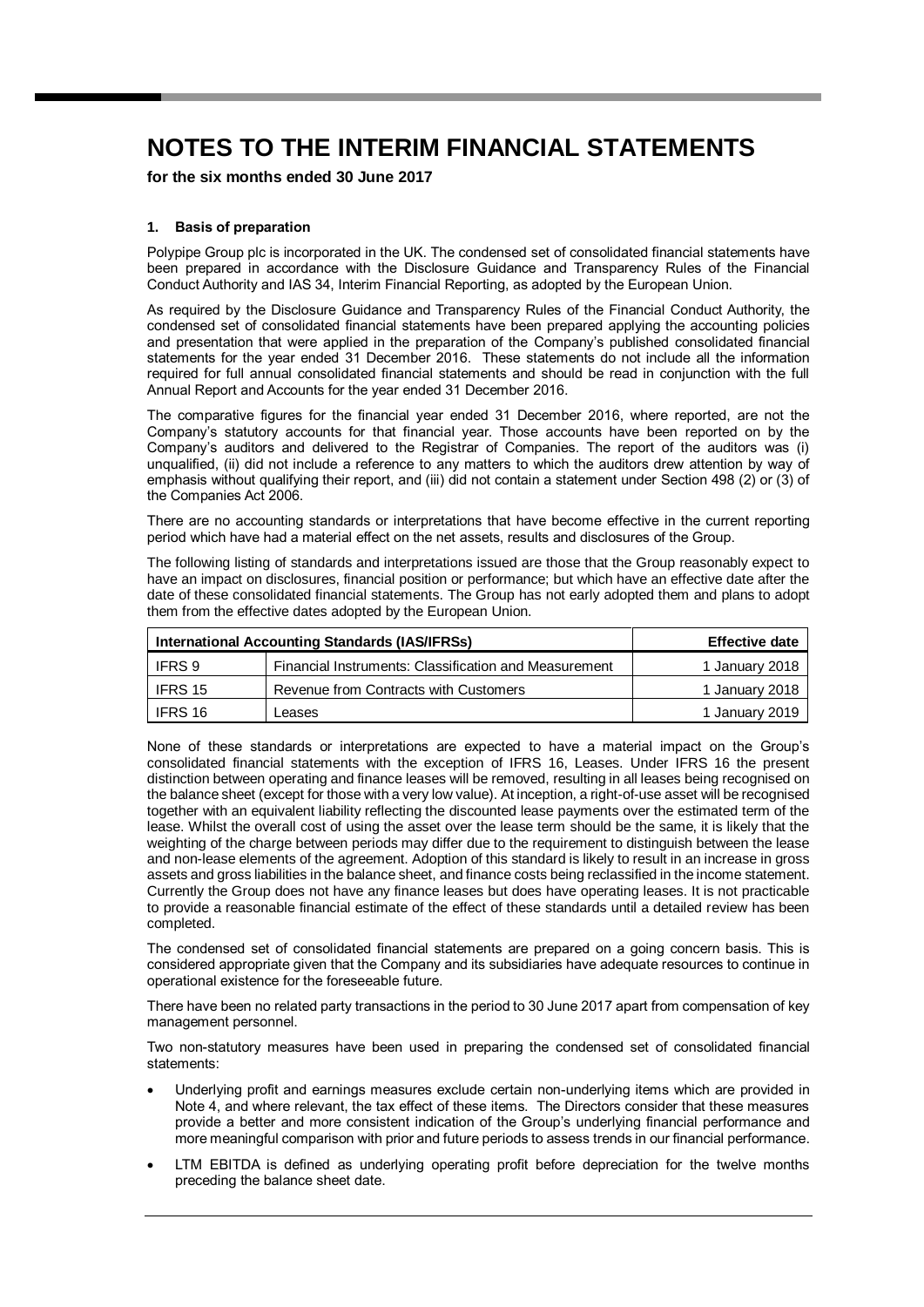### **for the six months ended 30 June 2017**

#### *2.* **Financial risks, estimates, assumptions and judgements**

The preparation of the condensed set of consolidated financial statements requires management to make judgements, estimates and assumptions that affect the application of accounting policies and the reported amounts of assets and liabilities, income and expenses. Actual results may differ from estimates.

In preparing these condensed set of consolidated financial statements, the significant judgements made by management in applying the Group's accounting policies and the key sources of estimation uncertainty were the same as those that applied to the consolidated financial statements as at and for the year ended 31 December 2016.

### **3. Segment information**

The Group has three reporting segments - Residential Systems (all UK by origin), Commercial and Infrastructure Systems – UK, and Commercial and Infrastructure Systems – Mainland Europe. Several operating segments that have similar economic characteristics have been aggregated into these three reporting segments.

|                               |         |        | Six months ended 30 June 2017 |         | Six months ended 30 June 2016 |            |  |
|-------------------------------|---------|--------|-------------------------------|---------|-------------------------------|------------|--|
|                               |         |        | <b>Underlying</b>             |         |                               | Underlying |  |
|                               | Revenue | Result | result                        | Revenue | Result                        | result     |  |
|                               | £m      | £m     | £m                            | £m      | £m                            | £m         |  |
| <b>Residential Systems</b>    | 115.0   | 22.6   | 22.9                          | 105.4   | 21.6                          | 21.5       |  |
| Commercial and Infrastructure |         |        |                               |         |                               |            |  |
| Systems - UK                  | 97.7    | 13.6   | 14.5                          | 92.7    | 15.2                          | 15.2       |  |
| Inter-segment sales           | (7.0)   |        |                               | (5.5)   |                               |            |  |
| <b>UK operations</b>          | 205.7   | 36.2   | 37.4                          | 192.6   | 36.8                          | 36.7       |  |
| Commercial and Infrastructure |         |        |                               |         |                               |            |  |
| Systems - Mainland Europe     | 37.4    | 1.5    | 1.5                           | 31.5    | 1.0                           | 1.0        |  |
| Inter-segment sales           | (1.1)   |        |                               | (0.8)   |                               |            |  |
| Non-underlying Group items    |         | (2.8)  |                               |         | (3.9)                         |            |  |
| <b>Total - Group</b>          | 242.0   | 34.9   | 38.9                          | 223.3   | 33.9                          | 37.7       |  |
| Net finance costs             |         | (3.4)  | (3.4)                         |         | (4.0)                         | (4.0)      |  |
| Profit before tax             |         | 31.5   | 35.5                          |         | 29.9                          | 33.7       |  |
|                               |         |        |                               |         |                               |            |  |

Geographical analysis Revenue by destination:

|                      | Six months    | Six months    |
|----------------------|---------------|---------------|
|                      | ended 30 June | ended 30 June |
|                      | 2017          | 2016          |
|                      | £m            | £m            |
| UK                   | 185.7         | 171.4         |
| Rest of Europe       | 41.0          | 35.5          |
| <b>Rest of World</b> | 15.3          | 16.4          |
| Total – Group        | 242.0         | 223.3         |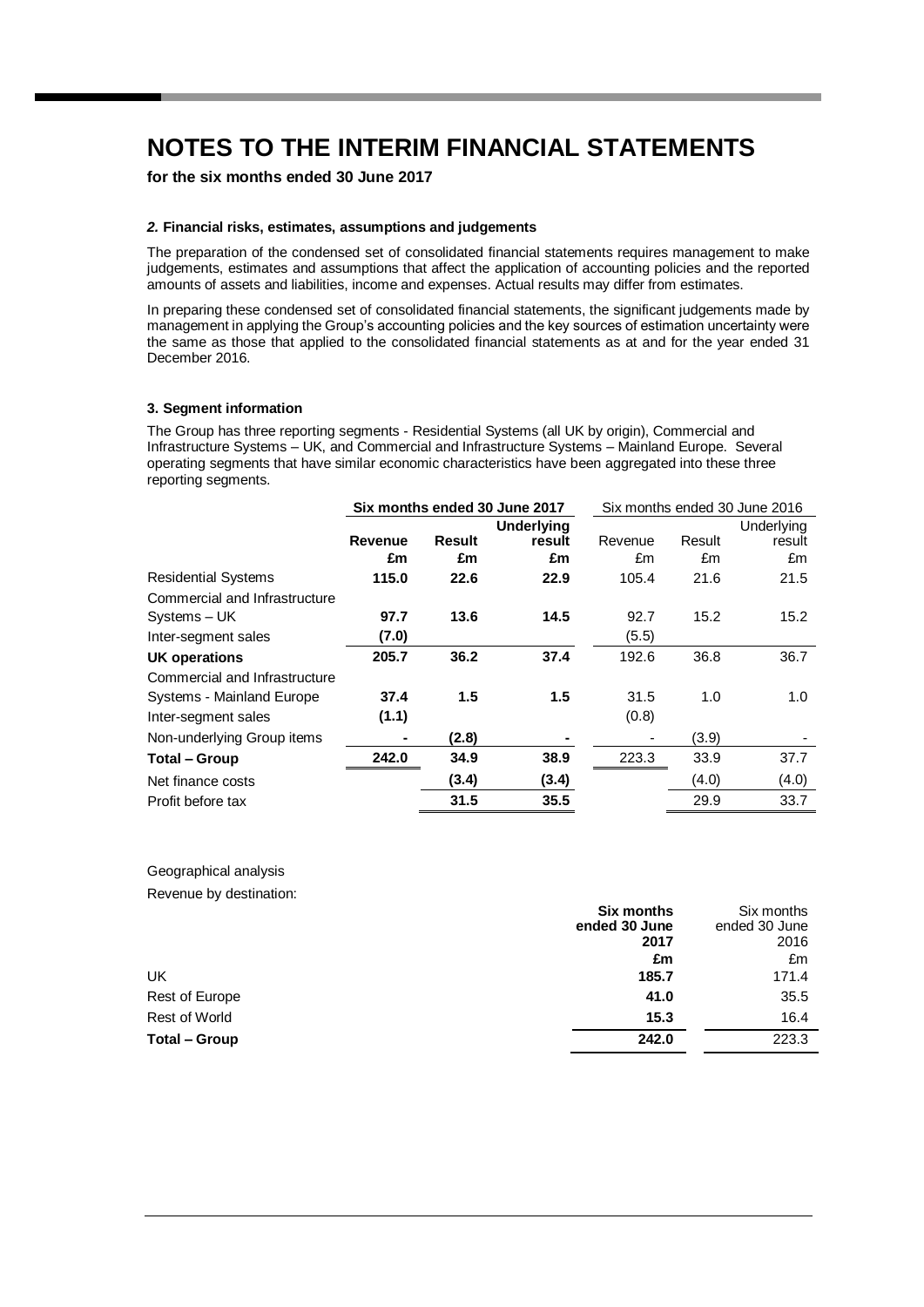**for the six months ended 30 June 2017**

### **4. Non-underlying items**

Non-underlying items comprised:

|                                                        | Six months ended<br>30 June 2017 |     | Six months ended 30<br>June 2016 |       |                |            |
|--------------------------------------------------------|----------------------------------|-----|----------------------------------|-------|----------------|------------|
|                                                        | Gross                            | Tax | <b>Net</b>                       | Gross | Tax            | <b>Net</b> |
|                                                        | £m                               | £m  | £m                               | £m    | £m             | £m         |
| Profit on disposal of property, plant and<br>equipment |                                  |     | ٠                                | 0.1   | $\blacksquare$ | 0.1        |
| Restructuring costs                                    | (1.2)                            | ۰   | (1.2)                            |       |                |            |
| Amortisation of intangible assets                      | (2.8)                            | 0.5 | (2.3)                            | (3.9) | 0.7            | (3.2)      |
| <b>Total non-underlying items</b>                      | (4.0)                            | 0.5 | (3.5)                            | (3.8) | 0.7            | (3.1)      |

Restructuring costs of £1.2m (2016: £nil) related to the temporary cessation of production in our factory in the Middle East of £0.9m and the consolidation of our ventilation business on to one site of £0.3m.

### **5. Finance costs**

|                              | <b>Six months</b><br>ended 30 June<br>2017<br>£m | Six months<br>ended 30 June<br>2016<br>£m |
|------------------------------|--------------------------------------------------|-------------------------------------------|
| Interest on bank loan        | 2.8                                              | 3.5                                       |
| Debt issue cost amortisation | 0.2                                              | 0.2                                       |
| Other finance costs          | 0.4                                              | 0.3                                       |
| <b>Finance costs</b>         | 3.4                                              | 4.0                                       |

#### **6. Income tax**

Tax has been provided on the profit before tax, at the estimated effective rate for the full year of 20.3% (2016: 19.7%). Tax on underlying profit before tax was 19.4% (2016: 19.6%).

#### **7. Earnings per share**

Basic earnings per share amounts are calculated by dividing profit for the period attributable to the owners of the parent company by the weighted average number of ordinary shares outstanding during the period. The diluted earnings per share amounts are calculated by dividing profit for the period attributable to the owners of the parent company by the weighted average number of ordinary shares outstanding during the period plus the weighted average number of ordinary shares that would be issued on the conversion of all the dilutive potential ordinary shares into ordinary shares.

The calculation of basic and diluted earnings per share is based on the following:

|                                                                                             | <b>Six months</b><br>ended 30 June<br>2017 | Six months<br>ended 30 June<br>2016 |
|---------------------------------------------------------------------------------------------|--------------------------------------------|-------------------------------------|
| Weighted average number of ordinary shares for the purpose of                               |                                            |                                     |
| basic earnings per share                                                                    | 198,287,022                                | 199,273,278                         |
| Share options                                                                               | 2,196,051                                  | 831,665                             |
| Weighted average number of ordinary shares for the purpose of<br>diluted earnings per share | 200,483,073                                | 200,104,943                         |
|                                                                                             |                                            |                                     |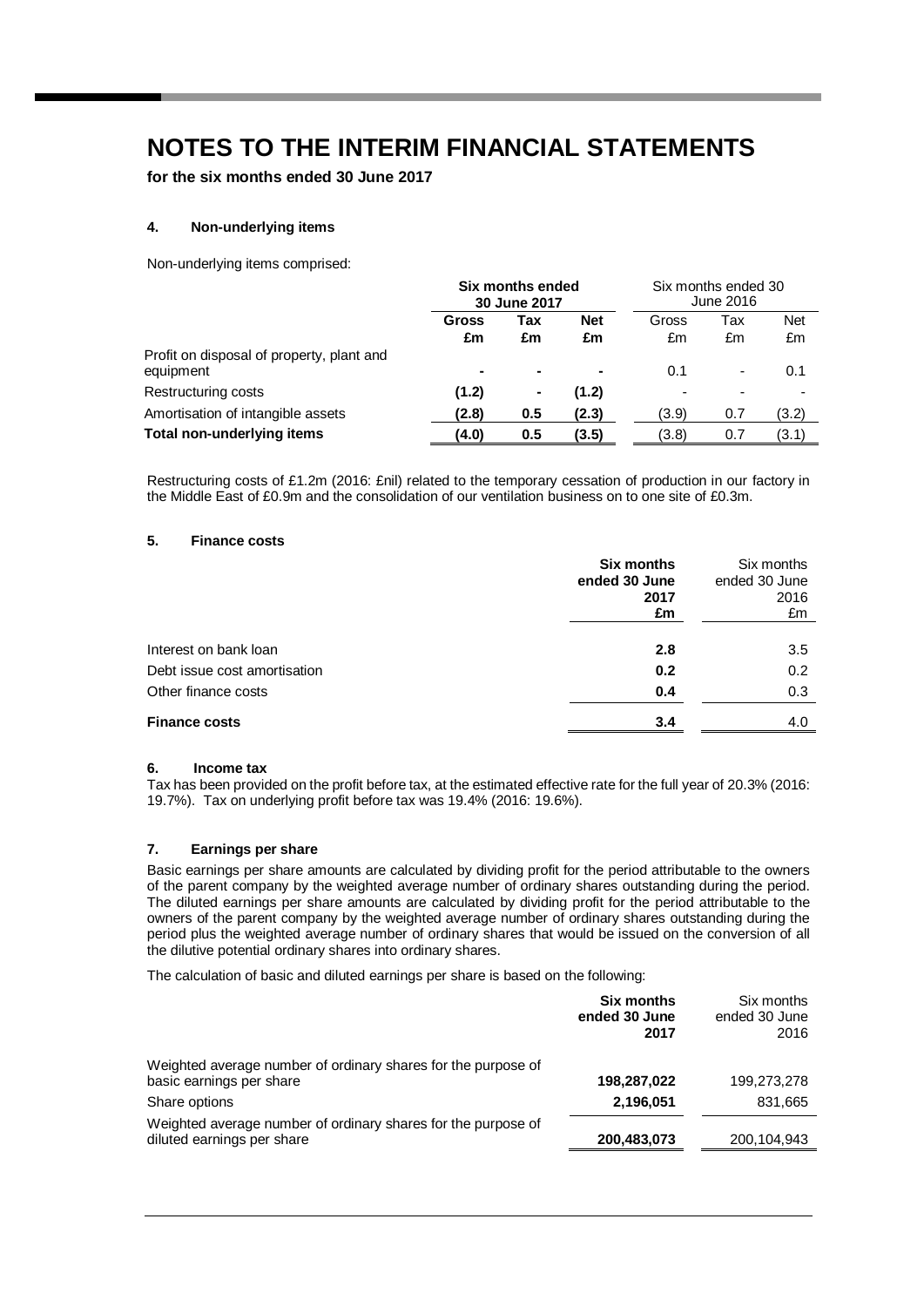### **for the six months ended 30 June 2017**

Underlying earnings per share is based on the result for the period after tax, excluding the impact of nonunderlying items of £3.5m (2016: £3.1m). The Directors consider that this measure provides a better and more consistent indication of the Group's underlying financial performance and more meaningful comparison with prior and future periods to assess trends in our financial performance. The underlying earnings per share is calculated as follows:

|                                                                                           | Six<br>months<br>ended 30<br><b>June 2017</b> | Six months<br>ended 30<br>June 2016 |
|-------------------------------------------------------------------------------------------|-----------------------------------------------|-------------------------------------|
| Underlying profit for the period attributable to the owners of the parent<br>company (£m) | 28.6                                          | 27.1                                |
| Underlying basic earnings per share (pence)                                               | 14.4                                          | 13.6                                |
| Underlying diluted earnings per share (pence)                                             | 14.3                                          | 13.5                                |

### **8. Dividends**

The Directors have proposed an interim dividend for the current year of £7.1m which equates to 3.6 pence per share.

### **9. Analysis of net debt**

|                                   | 30 June<br>2017<br>£m | 30 June<br>2016<br>£m | 31 December<br>2016<br>£m |
|-----------------------------------|-----------------------|-----------------------|---------------------------|
| Cash and cash equivalents         | 29.0                  | 30.3                  | 26.5                      |
| Non-current loans and borrowings: |                       |                       |                           |
| - Bank loan                       | (208.0)               | (223.0)               | (192.0)                   |
| - Unamortised debt issue costs    | 1.0                   | 1.4                   | 1.2                       |
|                                   | (207.0)               | (221.6)               | (190.8)                   |
| Net debt                          | (178.0)               | (191.3)               | (164.3)                   |
|                                   |                       |                       |                           |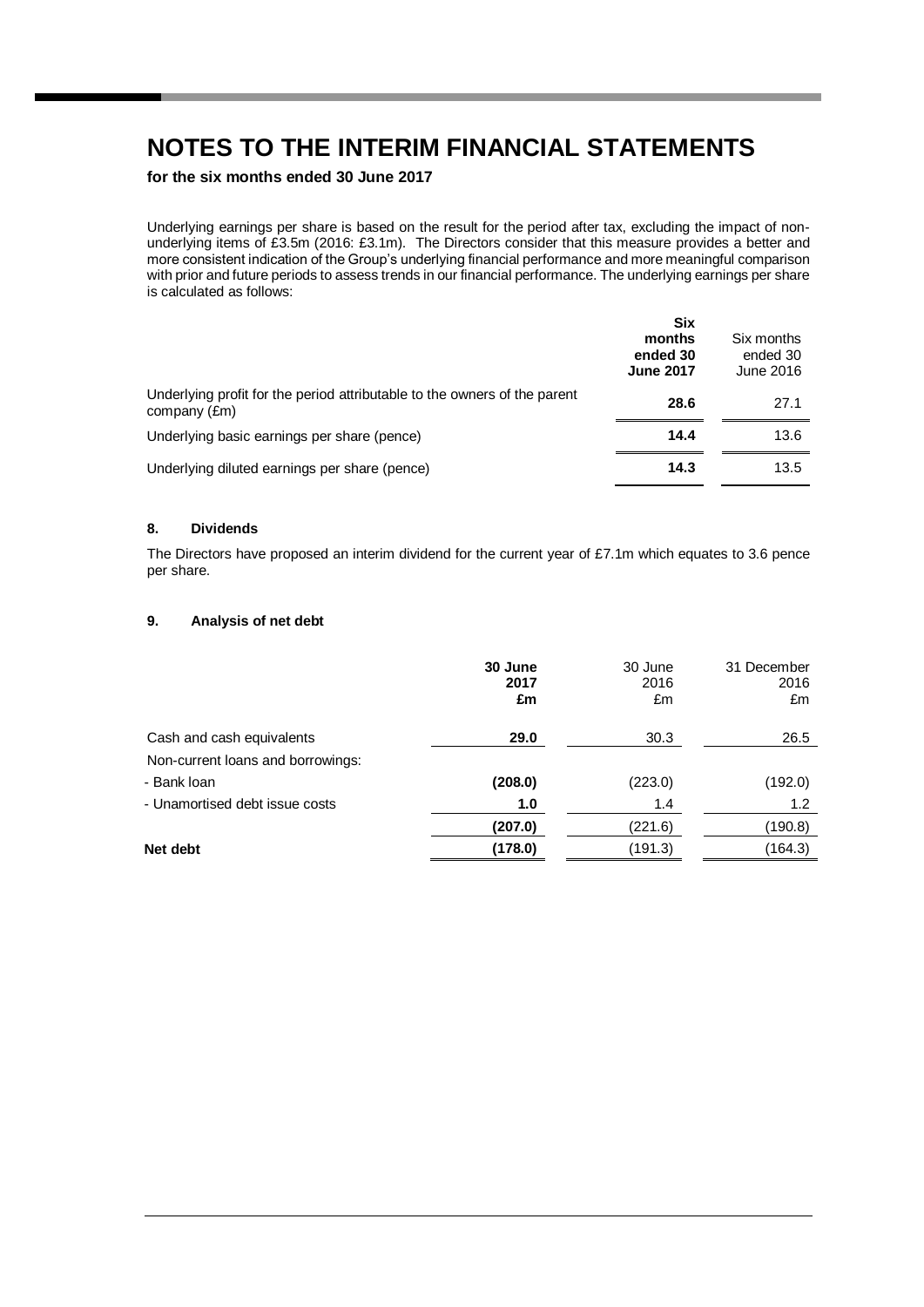**for the six months ended 30 June 2017**

### **10. Other financial liabilities**

#### *Fair values of financial assets and financial liabilities*

The book value of trade and other receivables, trade and other payables, cash balances, bank loan and other financial liabilities equates to fair value.

| 30 June 2017                         | <b>Carrying value</b><br>£m | <b>Fair value</b><br>£m |
|--------------------------------------|-----------------------------|-------------------------|
| Interest rate swaps                  | (3.3)                       | (3.3)                   |
|                                      |                             |                         |
| 30 June 2016                         | Carrying value              | Fair value              |
|                                      | £m                          | £m                      |
| Forward foreign currency derivatives | (0.7)                       | (0.7)                   |
| Interest rate swaps                  | (5.4)                       | (5.4)                   |
| 31 December 2016                     | Carrying value              | Fair value              |
|                                      | £m                          | £m                      |
| Forward foreign currency derivatives | (1.5)                       | (1.5)                   |
| Interest rate swaps                  | (4.2)                       | (4.2)                   |

The interest rate on the Group's £300m revolving credit facility is variable, being payable at LIBOR plus a margin. To reduce the Group's exposure to future increases in interest rates the Group has entered into interest rate swaps for the following notional amounts, with interest payable at a fixed rate return dependant on the swap of either 2.21% or 1.735% (2016: 2.21% or 1.735%) (excluding margin):

| Year ended 31   | Notional amount - | Notional amount - |
|-----------------|-------------------|-------------------|
| <b>December</b> | rate of 2.21%     | rate of 1.735%    |
|                 | £m                | £m                |
| 2017            | 70.2              | 10.7              |
| 2018            | 66.6              | 25.1              |
| 2019            | $\blacksquare$    | 82.0              |
| To August 2020  | ۰                 | 72.2              |

The fair value of the interest rate swaps were determined by reference to market values.

Forward foreign currency exchange contracts fair value was determined using quoted forward exchange rates matching the maturities of the contracts.

#### *Fair value hierarchy*

The Group uses the following hierarchy for determining and disclosing the fair value of financial instruments by valuation technique:

Level 1: quoted (unadjusted) prices in active markets for identical assets or liabilities;

Level 2: other techniques for which all inputs which have a significant effect on the recorded fair value are observable, either directly or indirectly; and

Level 3: techniques which use inputs which have a significant effect on the recorded fair value that are not based on observable market data.

The fair values disclosed above all relate to items categorised as Level 2.

There have been no transfers in any direction in the period.